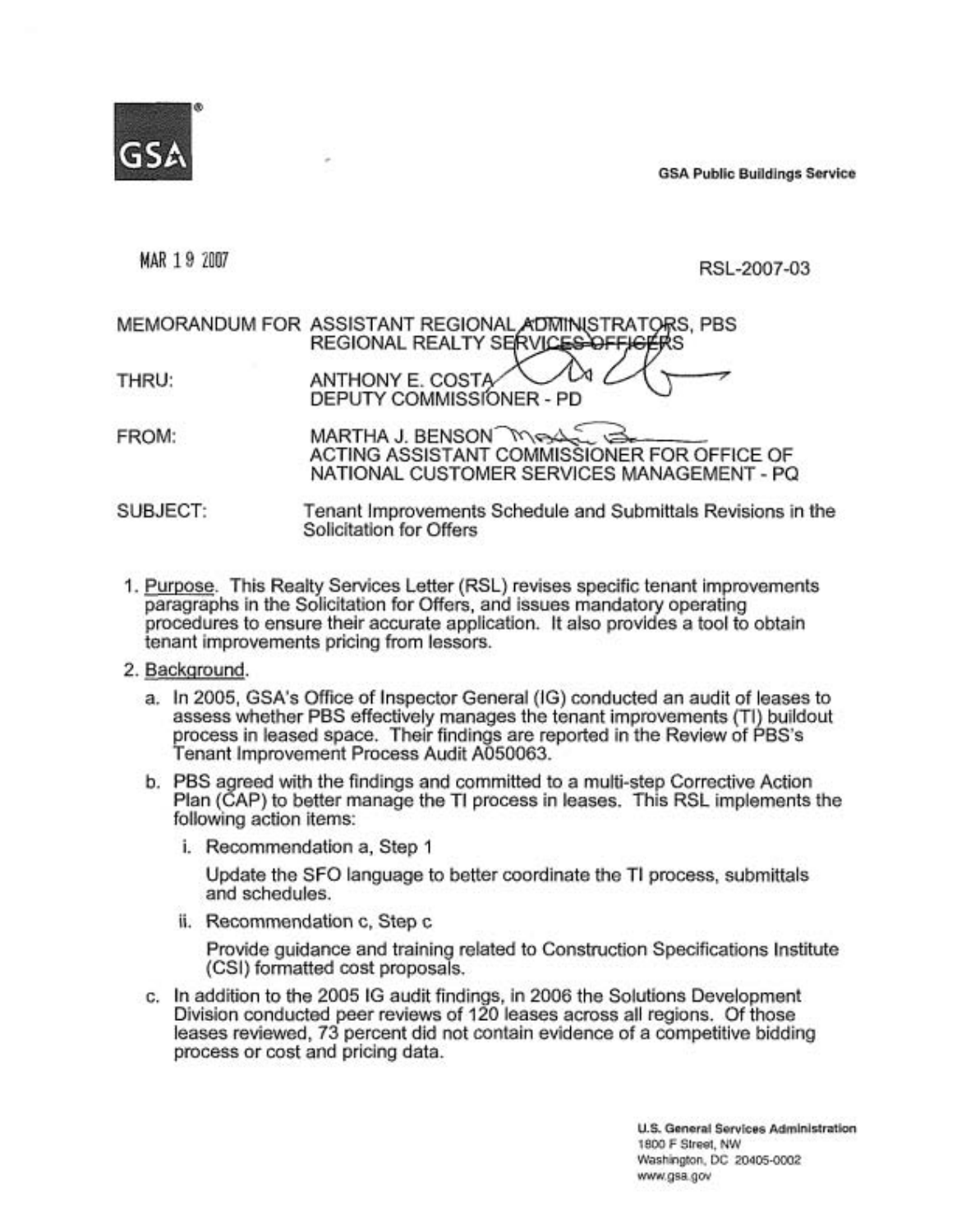- d. Many of the items in the audit are interrelated; however, certain templates represent discrete steps in the TI process. So that users can more easily identify which RSL addresses a particular subject and contains a particular template, the RSLs are being issued concurrently, and they address the following topics:
	- RSL 2007-03 Tenant Improvements Schedule and Submittals Revisions in the Solicitation for Offers RSL 2007-04 Tenant Improvements Price Negotiation Memorandum, Notice to Proceed, and Supplemental Lease Agreement to Order Excess Tls RSL 2007-05 Tenant Improvements Costs/Reimbursable Work Authorization Tracker and Agency Concurrence for RWA Expenditure

# RSL 2007-06 Tenant Improvements Project Management Support

- 3. Effective Date/Expiration Date. This RSL and instructions are effective March 31, 2007, and will expire 12 months from the date of issuance unless modified, cancelled, or reissued earlier.
- **4.** Cancellation. None
- 5. Applicability. This RSL applies to all real property leasing activities.
- 6. Instructions/Procedures. The instructions in this RSL must be implemented for all SFOs using tenant improvement allowances issued on or after April 1, 2007.

# **Attachments**

- 1 Operating Policy for Revised Tenant Improvements SF0 Paragraphs
- 2 Guidance for Tenant Improvements Cost Summary Table
- 3 Tenant Improvements Cost Summary Table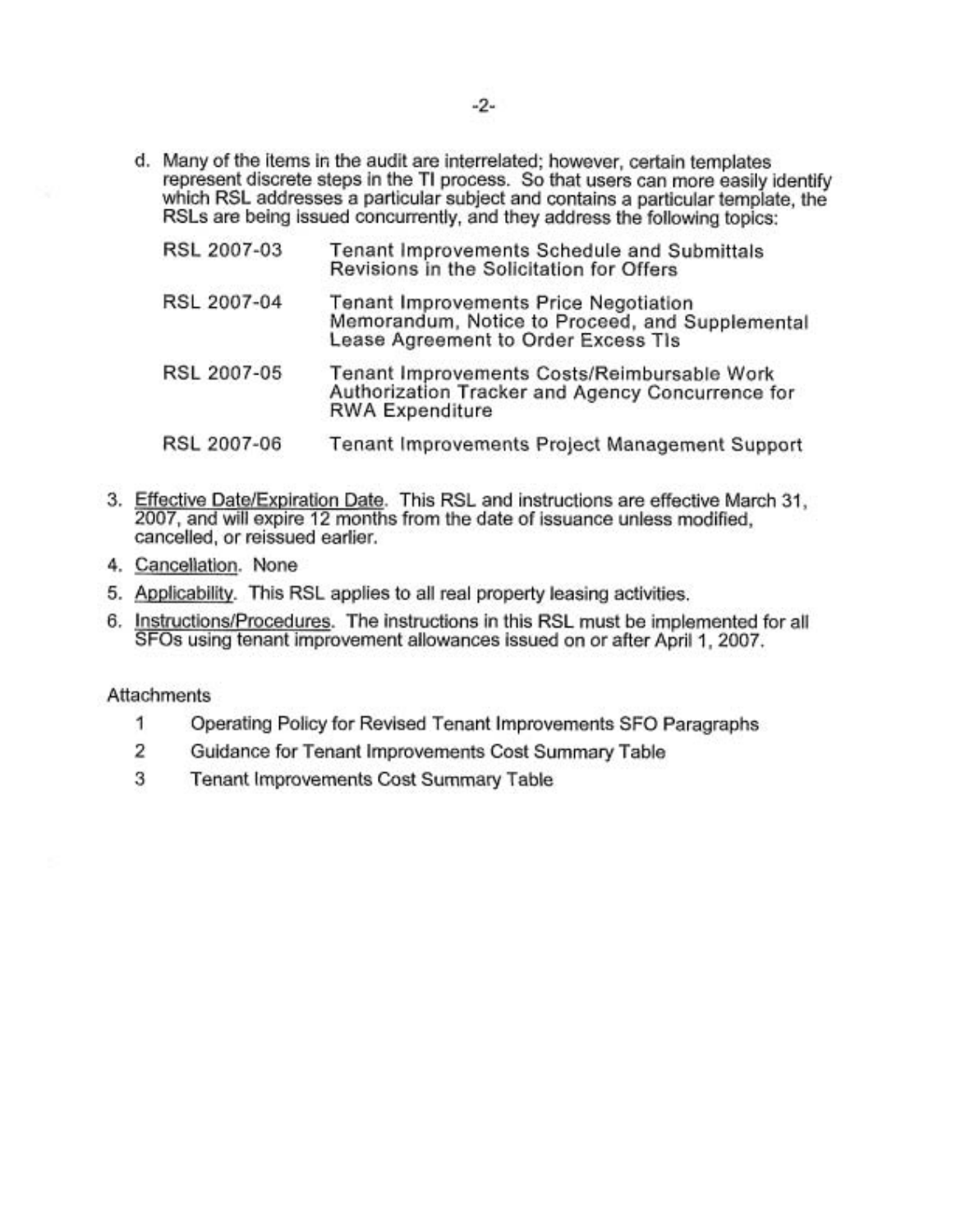# **Operating Policy for Revised Tenant Improvements SFO Paragraphs**

- 1. We have revised certain tenant improvements (TI) paragraphs in the Solicitation for Offers (SFO) as shown on the following pages. The changes specifically address TI schedules and submittals, and provide for better coordination among the TI processes. These changes are incorporated into the SFO. Changed text is highlighted in yellow in this RSL attachment. All revised paragraphs are dated March 2007 to reflect the month of revision.
- 2. How to Offer, subparagraph E(1)(d): The sentence with the TI allowance amount was deleted and replaced by a reference to its new location in the new Tenant Improvements Included In Offer paragraph. We also changed the *alterations* references to *improvements* since that is used throughout the document.
- 3. Tenant Improvements Included in Offer paragraph: The former title of Tenant Improvements is revised to indicate this paragraph applies to the offer phase of the procurement. The TI allowance is moved from the How to Offer paragraph. Previously it was buried and difficult to find. The new title clarifies that the TIs are included in the offer. Since the GSA Form 3517 does not address quality standards and requirements, the paragraph is changed to reference the SFO and attachments.
- 4. Tenant Improvements Rental Adjustment: This paragraph is corrected by deleting the provision that allowed the Government after occupancy to make lump sum payments to buy down the rent. This is in keeping with PBS pricing policy.
- 5. Tenant Improvements Pricing Requirements: The reference to the General Clauses in subparagraph A is corrected to the appropriate FAR clause. Subparagraph B(1) is corrected to combine all information. Subparagraph B(2) is amended to clarify that the scope of work is related to the tenant improvements. Some paragraphs are reordered to better reflect the chronology of events that occur. Subparagraph B(4) introduces the new CSI format that must be used with TI procurements. Using this form will help standardize how we obtain this information, but it is also modeled on the form our planner/estimators will use for independent Government estimates.
- 6. Construction Schedule of Tenant Improvements: A seventh task phase regarding the TI bid process and the bidding phase and notice to proceed is added to the time line. A section on Certificates of Occupancy is also added.
- 7. Subsequent Tenant Alterations: The title is changed from Subsequent Tenant Improvements to avoid confusion with the tenant improvements that initially are performed to deliver the leased space as opposed to alterations that occur during the lease term.

Page 1 of 5 Attachment 1 to RSL 2007-03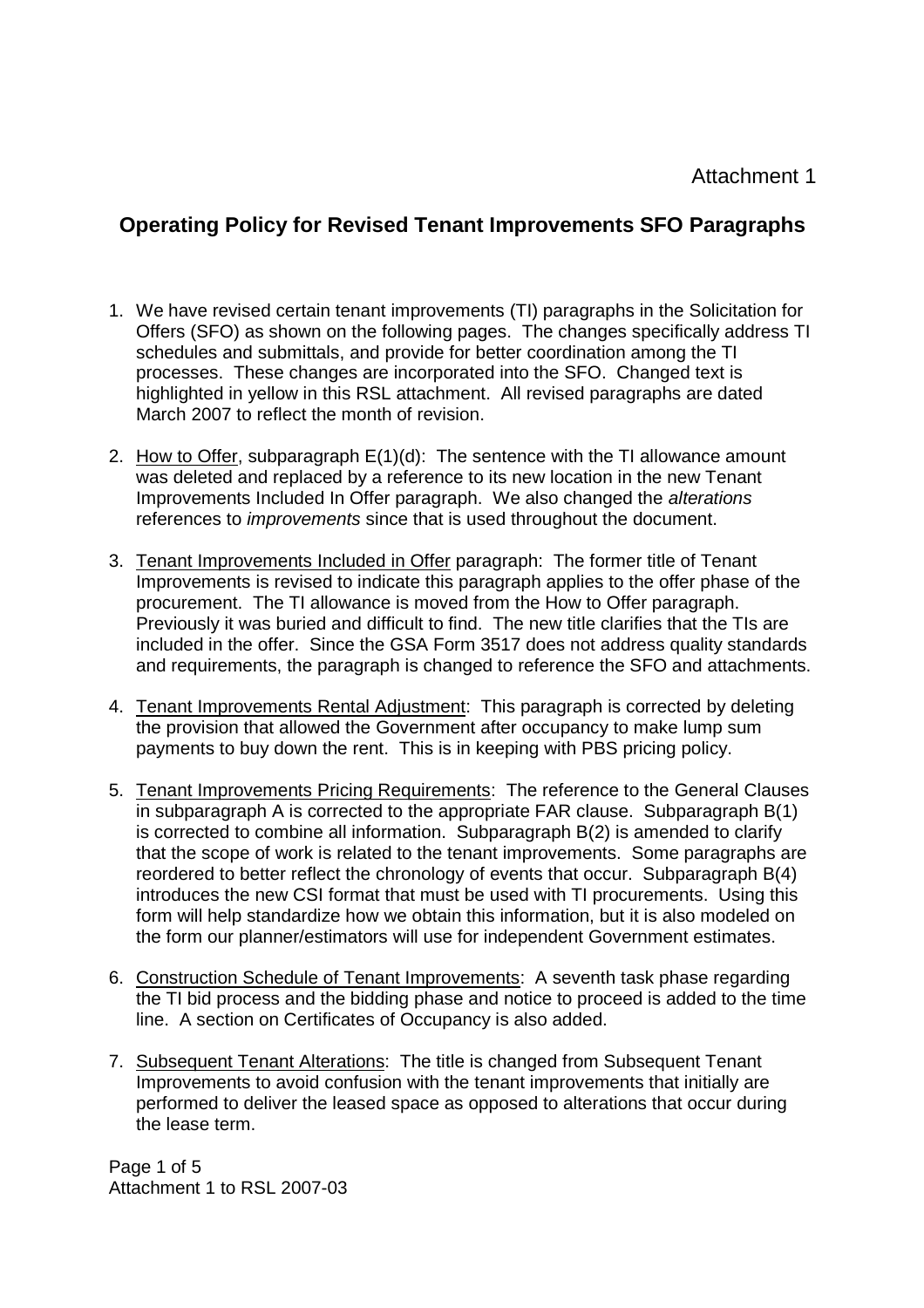# [Excerpt from the How to Offer paragraph]

NOTE: New date for the paragraph title is (Mar 2007)<br>E MEORTANT CLARIFICATIONS TO OFFER REQUIREMENTS:

### IMPORTANT CLARIFICATIONS TO OFFER REQUIREMENTS:

- Rate structure required from subparagraph B shall include the following:
	- [Subparagraphs a-c text deleted for ease of reference]
	- d. The annual amortized cost of the Tenant Improvements Allowance. Such amortization shall be expressed as a cost per usable and rentable square foot per year. Tenant Improvements shall be all alterations for the Government-demised area above the building shell buildout. The Tenant Improvements Allowance is stated in the Tenant Improvements Included in Offer paragraph elsewhere in this solicitation. Such alterations shall be described and identified in the drawings used to construct the Government-demised area. The Tenant Improvements Allowance, which is to be provided by the Lessor to the Government for Tenant Improvements, shall be made available at lease execution.

#### **1.12 TENANT IMPROVEMENTS INCLUDED IN OFFER (MAR 2007)**

- A. **The Tenant Improvements allowance is\_\_\_\_\_\_\_\_\_\_\_\_per ANSI/BOMA Office Area square foot.** The Tenant Improvements Allowance shall be used for the **buildout** of the Government-demised area in accordance with the Government-approved design intent drawings. All Tenant Improvements required by the Government for occupancy shall be performed by the successful Offeror as part of the rental consideration, and all improvements shall meet the quality standards and requirements of this solicitation and its attachments.
- B. The Tenant Improvements Allowance shall include all the Offeror's administrative costs, general contractor fees, subcontractor's profit and overhead costs, Offeror's profit and overhead, design costs, and other associated project fees necessary to prepare construction documents to complete the tenant improvements. It is the successful Offeror's responsibility to prepare all documentation (working drawings, etc.) required to receive construction permits. **NO COSTS ASSOCIATED WITH THE BUILDING SHELL SHALL BE INCLUDED IN THE TENANT IMPROVEMENT PRICING**.

#### **1.13 TENANT IMPROVEMENTS RENTAL ADJUSTMENT (MAR 2007***)*

All Tenant Improvements shall be identified after award of the contract in accordance with the provisions established in the "Design Intent Drawings" subparagraph in the "Construction Schedule of Tenant Improvements" paragraph in the MISCELLANEOUS section of this SFO.

- 1. The Government, at its sole discretion, shall make all decisions as to the usage of the Tenant Improvements Allowance. The Government may use all or part of the Tenant Improvements Allowance. The Government may return to the Lessor any unused portion of the Tenant Improvements Allowance in exchange for a decrease in rent according to the amortization rate over the firm term.
- 2. The Government reserves the right to make cash payments for any or all work performed by the Lessor. Prior to occupancy, the Government, at its sole discretion, may choose to pay lump sum for any or all of the Tenant Improvements Allowance. If, prior to occupancy, the Government elects to make a lump sum payment for any portion of the Tenant Improvements Allowance, the payment of the Tenant Improvements Allowance by the Government will result in a decrease in the rent.
- 3. If it is anticipated that the Government will spend more than the allowance identified above, the Government reserves the right to 1) reduce the Tenant Improvements requirements, 2) pay lump sum for the overage upon completion and acceptance of the improvements, or 3) increase the rent according to the negotiated amortization rate over the firm term of the lease.
- 4. Payment will not be made by the Government in instances where the Government accepts fixtures and/or other Tenant Improvements already in place. However, the Lessor will be reimbursed for costs to repair or improve the fixture(s) and/or any other improvements already in place.

#### **3.2 TENANT IMPROVEMENTS PRICING REQUIREMENTS (MAR 2007)**

- A. Under the provisions of FAR Subpart 15.4, the Lessor must submit information that is adequate for the Government to evaluate the reasonableness of the price or determining cost realism in conjunction with the Tenant Improvements.
- B. In lieu of submitting detailed cost or pricing data and entering into negotiations to determine a final cost for the subject work, the Government (in accordance with FAR 15.403) is willing to accept a price based upon the results of a competitive proposal process if the following conditions are met:
	- 1. The Lessor shall submit to the Government a proposal for overhead, profit, and architectural-engineering fees, permits, and regulatory fees for all Tenant Improvements. This will be negotiated and agreed upon prior to the award for the subject improvements (separate from lease award).
	- 2. The Tenant Improvements scope of work includes the lease, the SFO, all SFO attachments, the construction drawings/documents, and written specifications. In cases of discrepancies, the Lessor shall immediately notify

Page 2 of 5 Attachment 1 to RSL 2007-03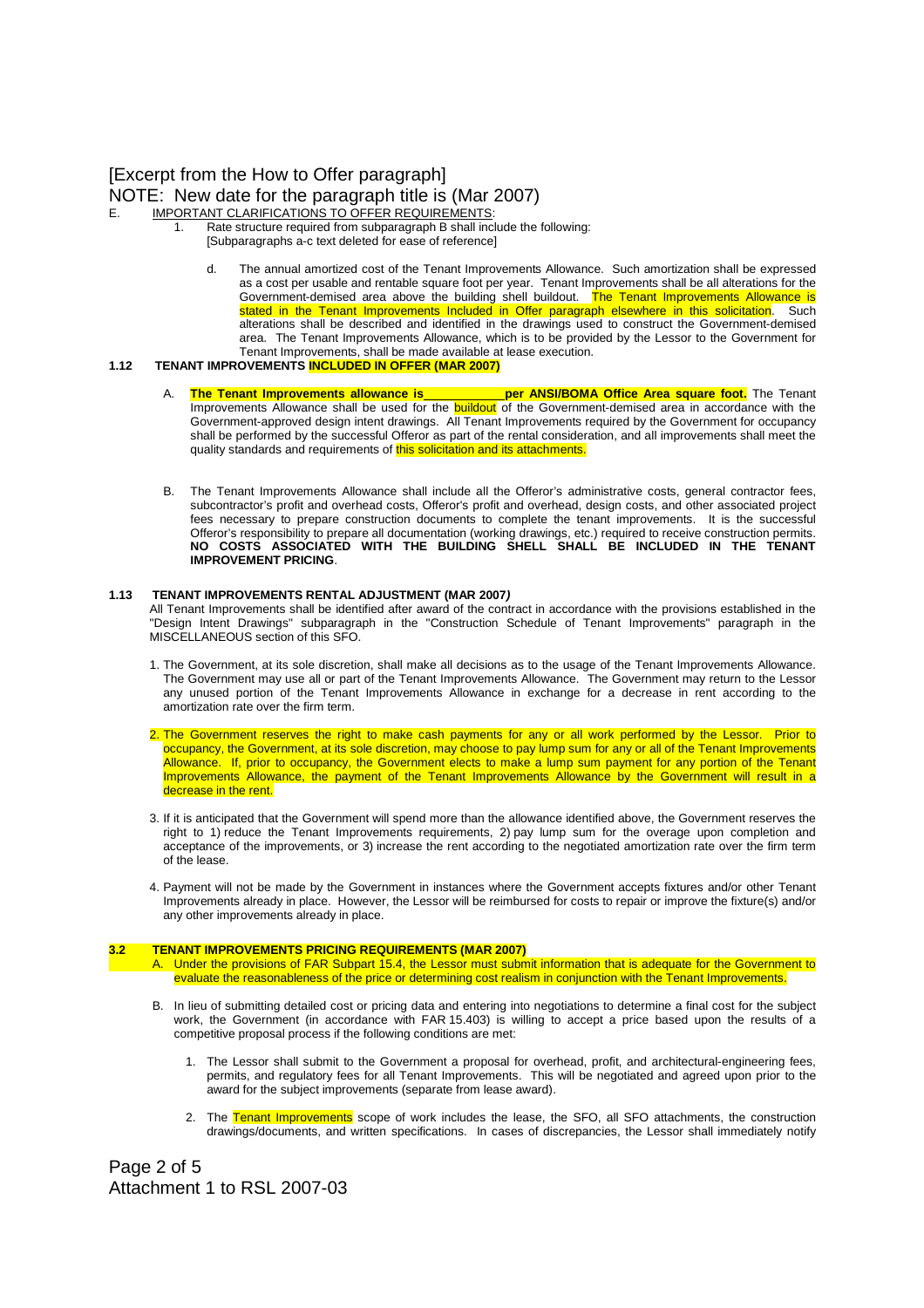the Contracting Officer for resolution. All differences will be resolved by the Contracting Officer in accordance with the terms and conditions of the lease.

- 3. No building shell items shall be included in the pricing for the Tenant Improvements.
- 4. Each proposal shall be 1) submitted in the **attached 21 Division Tenant Improvements Cost Summary (TICS)** table by the proposed General Contractors (or subcontractors) and 2) reviewed by the Government. The General Contractors shall submit the supporting bids from the major subcontractors. The Government reserves the right to determine if bids meet with the scope of work, that the price is reasonable, and that the Lessor's proposed contractors are qualified to perform the work. The Government reserves the right to reject all bids, at its sole discretion.
- 5. A minimum of three qualified general contractors shall be invited to participate in the competitive proposal process. Each participant shall compete independently in the process. In the absence of sufficient competition from the general contractors, a minimum of three qualified subcontractors from each trade of the attached 21 Division TICS table shall be invited to participate in the competitive proposal process.
- 6. The Government reserves the right to be represented at all negotiation sessions between the Lessor and potential contractors.
- 7. The Lessor shall demonstrate to the Government that best efforts have been made to obtain the most competitive prices possible, and the Lessor shall accept responsibility for all prices through direct contracts with all contractors.
- 8. The Lessor shall complete the competition and the cost proposal process in the time frame specified in the Construction Schedule of Tenant Improvements paragraph in this section.
- 9. Once the Government determines that there is adequate competition, and upon the Government's acceptance of the Lessor's cost proposal based upon that competition (provided the Lessor selects the competition's lowest priced bid of a contractor qualified to perform the subject work), the Contracting Officer shall issue to the Lessor a notice to proceed for the subject work.
- 10. The Lessor shall complete the work within the time frame requirements illustrated in the Construction Schedule of Tenant Improvements paragraph in this section.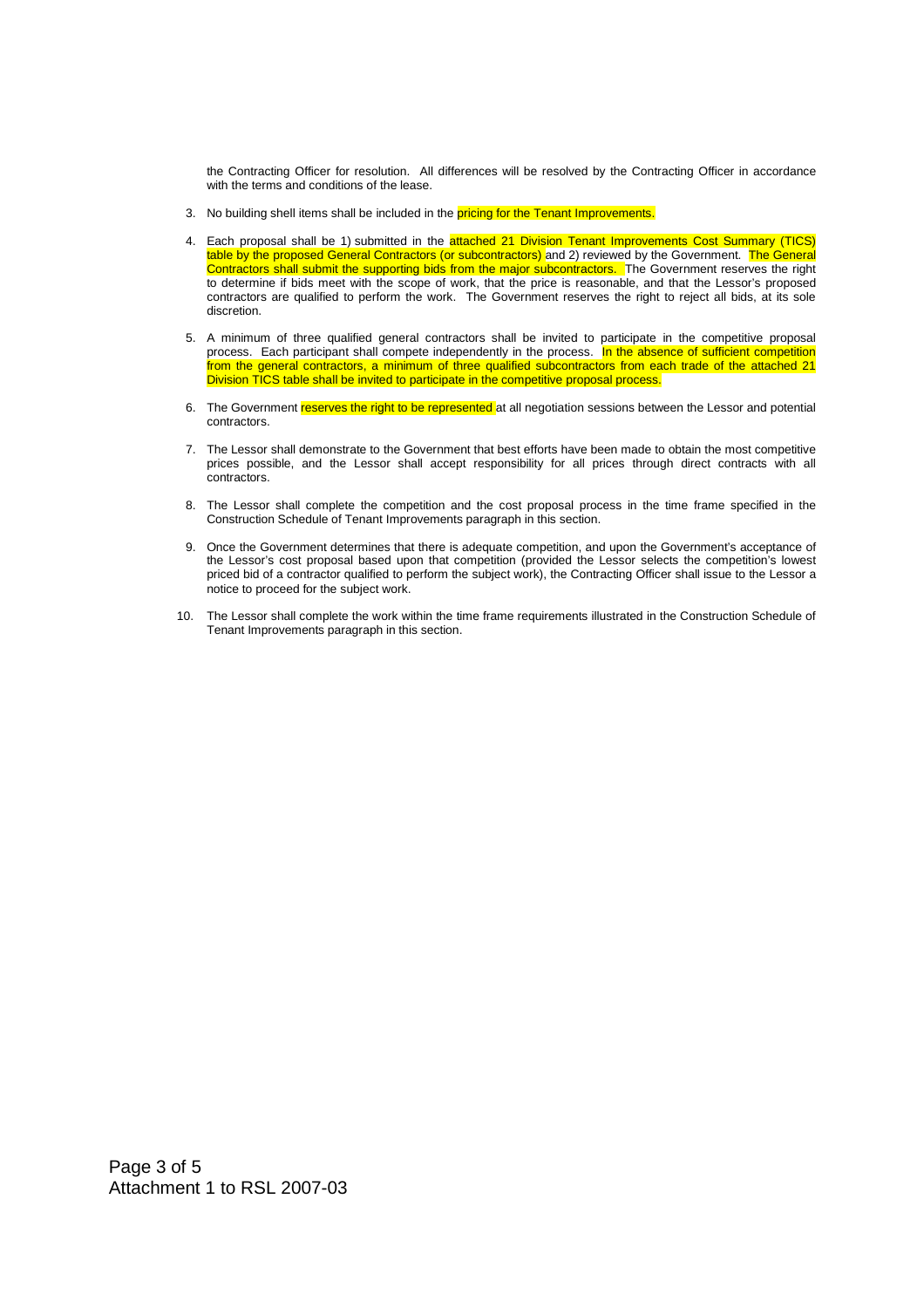#### **3.19 CONSTRUCTION SCHEDULE AND ACCEPTANCE OF TENANT IMPROVEMENTS (MAR 2007)**

- A. The construction schedule shall commence upon lease award, unless otherwise expressly agreed by the Lessor and Government as stated in the lease. The schedule shall be divided into seven tasks for each phase. These are: 1) the generation of the design intent drawings; 2) the Government's approval of the design intent drawings; 3) the Lessor's generation of the Government's construction documents; 4) the Government's review of the construction documents; 5) the TI cost submittal, review, approval and Notice to Proceed process; 6) the Lessor's construction of the subject leased area; and 7) the Government's acceptance of the Lessor's construction. Each of these tasks is detailed below. References to working days shall be based upon a 5-day work week (Monday through Friday, exclusive of federal holidays). References to "approval" shall mean such approval granted by the Contracting Officer. During the construction schedule, the Government may request regularly scheduled progress meetings and request that the Lessor keep meeting minutes of discussion topics and attendance. During design and construction, the Lessor may discover instances where the Government's directives conflict. In such cases, the Lessor shall immediately notify the Contracting Officer so that the Government may issue a determination as to how to proceed beyond the building shell.
- **B.** DESIGN INTENT DRAWINGS
	- The Lessor shall prepare, as part of shell rent, and provide to the Government, for the Government's approval, design intent drawings detailing the Tenant Improvements to be made by the Lessor within the Government-demised area. The Government shall use best efforts to coordinate the provision of such information and details as required by the Lessor's architect to complete such drawings in a timely manner. Design intent drawings, for the purposes of this lease, are defined as fully-dimensioned drawings of the leased space that include enough information to prepare construction documents and shall consist of: 1) furniture locations, telephone and data outlet types and locations; 2) specifications necessary for calculation of electrical and HVAC loads; and 3) all finish/color/signage selections. Design intent drawings shall be due from the Lessor<br>within working days from award. working days from award.
	- 2. *Review*. The Government retains the right to review, approve, and request modifications (if necessary) to the Lessor's design intent drawings prior to the Lessor's commencement of construction documents. The Government's review and approval of the drawings is limited as to the drawings' conformance to the specific requirements of the SFO and the agency's needs as they apply to the specific leased space. The Government shall perform all reviews of design intent drawings within \_\_\_\_\_\_\_\_\_ working days of receipt of such from shall perform all reviews of design intent drawings within \_\_\_\_\_ Lessor. Should the Government require that modifications be made to the Lessor's design intent drawings before approval can be granted, the Government shall state as such in writing to the Lessor, and the Lessor shall have working days to cure all noted defects before returning the design intent drawings to the Government for a subsequent review. Upon approval of the design intent drawings, a notice to proceed shall be transmitted to the Lessor, and the Lessor shall commence construction documents for the space. At the sole discretion of the Government, the Lessor may be required to submit a budget proposal, based on the Tenant Improvements and associated work as shown on the design intent drawings. This budget proposal shall be completed within 10 working days of the Government's request. Delay of receipt of such proposal shall result in a Lessor delay.

### B. DESIGN INTENT DRAWINGS:

The Government shall prepare and provide to the Lessor the Government's approved design intent drawings detailing the Tenant Improvements to be made by the Lessor within the Government-demised area. Design intent drawings, for the purposes of this lease, are defined as fully-dimensioned drawings of the leased space that include enough information to prepare construction documents and shall consist of: 1) furniture locations, telephone and data outlet types and locations; 2) specifications necessary for calculation of electrical and HVAC loads; and 3) all<br>finish/color/signage selections. Design intent drawings shall be due to the Lessor within working days from finish/color/signage selections. Design intent drawings shall be due to the Lessor within \_\_ award.

### C. CONSTRUCTION DOCUMENTS:

The Lessor shall prepare, out of the Tenant Improvement Allowance, final construction documents for the improvements illustrated on the Government-approved design intent drawings. The construction documents shall include all mechanical, electrical, plumbing, fire safety, lighting, structural, and architectural improvements scheduled for inclusion into the Government-demised area. Construction documents shall also be annotated with all applicable specifications. The resulting product shall reflect requirements which are substantially the same as that specified by the Government-approved design intent drawings and shall incorporate neither extraneous additions nor deletions of requirements. The Lessor's construction documents shall be due to the Government within \_\_\_\_\_\_\_\_\_\_ working days of the Government's approval of the design intent drawings. Construction documents shall clearly identify 1) Tenant Improvements already in place and 2) the work to be done by the Lessor or others.

#### D. REVIEW OF CONSTRUCTION DOCUMENTS:

The Government retains the right to review, and request modifications (if necessary) to, the Lessor's construction documents prior to the Lessor's commencement of interior construction. The Government's review of the construction documents is limited to the construction documents' conformance to the specific requirements of the SFO and to the approved design intent drawings. The Government shall perform all reviews of construction documents within working days of receipt of such from the Lessor. Should the Government require that modifications be made to the Lessor's construction documents, the Government shall state such in writing to the Lessor, and the Lessor shall have \_\_\_\_\_\_\_\_\_\_ working days to cure all noted defects before returning the construction documents to the Government for a subsequent review. Upon complete Government review for conformance of the construction documents to the design intent drawings, the Lessor shall obtain the necessary permits. Notwithstanding the

Page 4 of 5 Attachment 1 to RSL 2007-03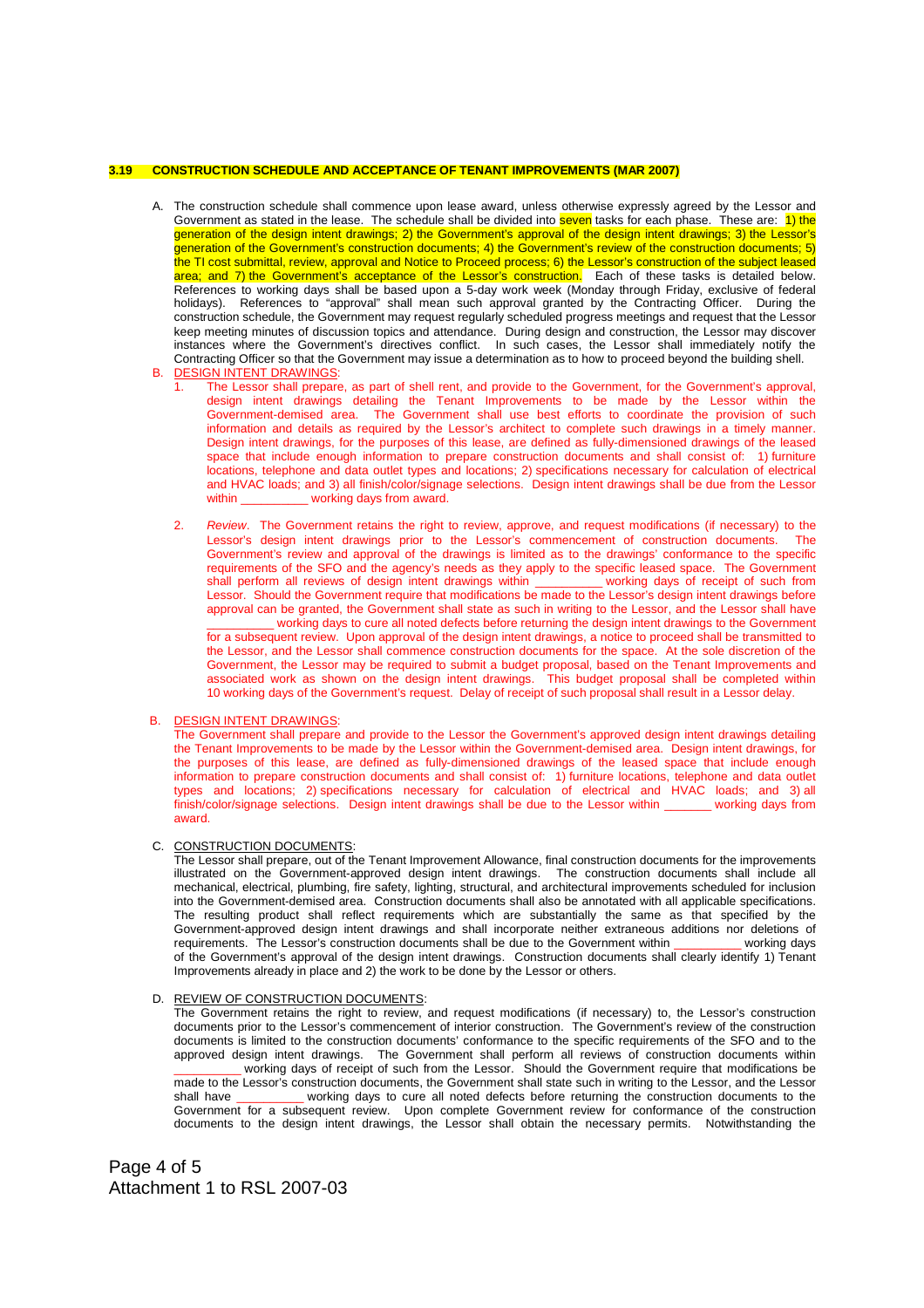Government's review of the construction documents, the Lessor is solely responsible and liable for the technical accuracy of the construction documents in meeting all requirements and provisions of the lease and the Government-approved design intent drawings. The Lessor shall obtain the necessary permits and may commence construction of the **shell** space.

#### E. TENANT IMPROVEMENTS PRICE PROPOSAL:

Within \_\_\_\_\_ working days of Government review for conformance of the construction drawings, the Lessor must submit the written price proposal along with adequate cost and pricing data or the documentation of the competitive proposals (as described in the "Tenant Improvements Pricing Requirements" paragraph in this section) and for any costs or credits to the Government that are beyond the scope of the original SFO and its attachments. Any work shown on the construction documents that is building shell shall be clearly identified and priced as such. After negotiation and acceptance of the Tenant Improvements price, **A NOTICE TO PROCEED SHALL BE TRANSMITTED TO THE LESSOR**, and the Lessor shall commence construction of the Tenant Improvements.

#### F. CONSTRUCTION OF TENANT IMPROVEMENTS:

The Lessor shall construct all Tenant Improvements in accordance with 1) the Government reviewed construction documents and 2) all terms and conditions of the SFO. The Lessor shall complete Tenant Improvements within working days of receiving the notice to proceed from the Government. The Lessor shall furnish a detailed construction schedule (such as Critical Path Method) to the Government within 5 days of issuance of the notice to proceed. Such schedule shall also indicate the dates available for the Government contractors to install telephone/data lines or equipment. The Government reserves the right to access any space within the building during the conduct of interior construction for the purposes of performing inspections or for installing Government-furnished equipment. The Government shall coordinate with the Lessor the activity of Government contractors in order to minimize conflicts with, and disruption to, other contractors on site. Access shall not be denied to authorized Government officials including, but not limited to, Government contractors, subcontractors, or consultants acting on behalf of the Government with regard to this project.

# G. ACCEPTANCE OF SPACE AND CERTIFICATE OF OCCUPANCY:

days prior to the completion of interior construction, the Lessor shall issue written notice to the to inspect the space. The Government shall have working days to inspect and to either Government to inspect the space. The Government shall have accept or reject the subject space.

- 1. Substantially completed space will be accepted by the Government subject to the completion of minor punch list items (see the Definitions paragraph of GSA Form 3517, General Clauses). Space which is not substantially complete will not be accepted by the Government. Should the Government reject the Lessor's space as not substantially complete as defined herein, the Lessor shall immediately undertake remedial action and when ready shall issue a subsequent notice to inspect to the Government.
- 2. The Lessor shall provide a valid Certificate of Occupancy, issued by the local jurisdiction, for the intended use of the Government and shall maintain and operate the building in conformance with current local codes and ordinances. If the local jurisdiction does not issue Certificates of Occupancy, the Lessor shall obtain the services of a licensed fire protection engineer to verify the offered space meets all applicable local codes and ordinances to ensure an acceptable level of safety is provided.

#### H. RENT COMMENCEMENT:

The rent commencement date (for each increment) shall be the date that space acceptance is made by the Government. Any rental paid by the Government prior to actual occupancy shall be less the cost for services and utilities. In any event, the Government will not be required to accept space and commence rent prior to the original date as indicated in

#### LEASE COMMENCEMENT:

The Government shall issue GSA Form 276, Supplemental Lease Agreement, to establish the lease commencement date after the acceptance of all space, if different from the date previously established in the lease. In any case, the lease commencement date shall not be prior to the rent commencement date

#### **3.3 SUBSEQUENT TENANT ALTERATIONS \$100,000 OR LESS (MAR 2007)**

- A. The Lessor may be requested to provide alterations during the term of the lease. Alterations will be ordered by issuance of GSA Form 276, Supplemental Lease Agreement, GSA Form 300, Order for Supplies or Services, or a Tenant Agency-approved form when specifically authorized to do so by the Contracting Officer. The two clauses from GSA Form 3517, General Clauses, 552.232-75, *Prompt Payment* (Deviation FAR 52.232-25), and 552.232-70, *Invoice Requirements*, apply to orders for alterations. All orders are subject to the terms and conditions of this lease.
- B. Orders may be placed by the 1) Contracting Officer, 2) GSA Buildings Manager, or 3) Tenant Agency officials when specifically authorized to do so by the Contracting Officer. The Contracting Officer will provide the Lessor with a list of Tenant Agency officials authorized to place orders and will specify any limitations on the authority delegated to Tenant Agency officials. The Tenant Agency officials are not authorized to deal with the Lessor on any other matters.
- C. Payments for alterations ordered by the Tenant Agency will be made directly by the Tenant Agency placing the order.

Page 5 of 5 Attachment 1 to RSL 2007-03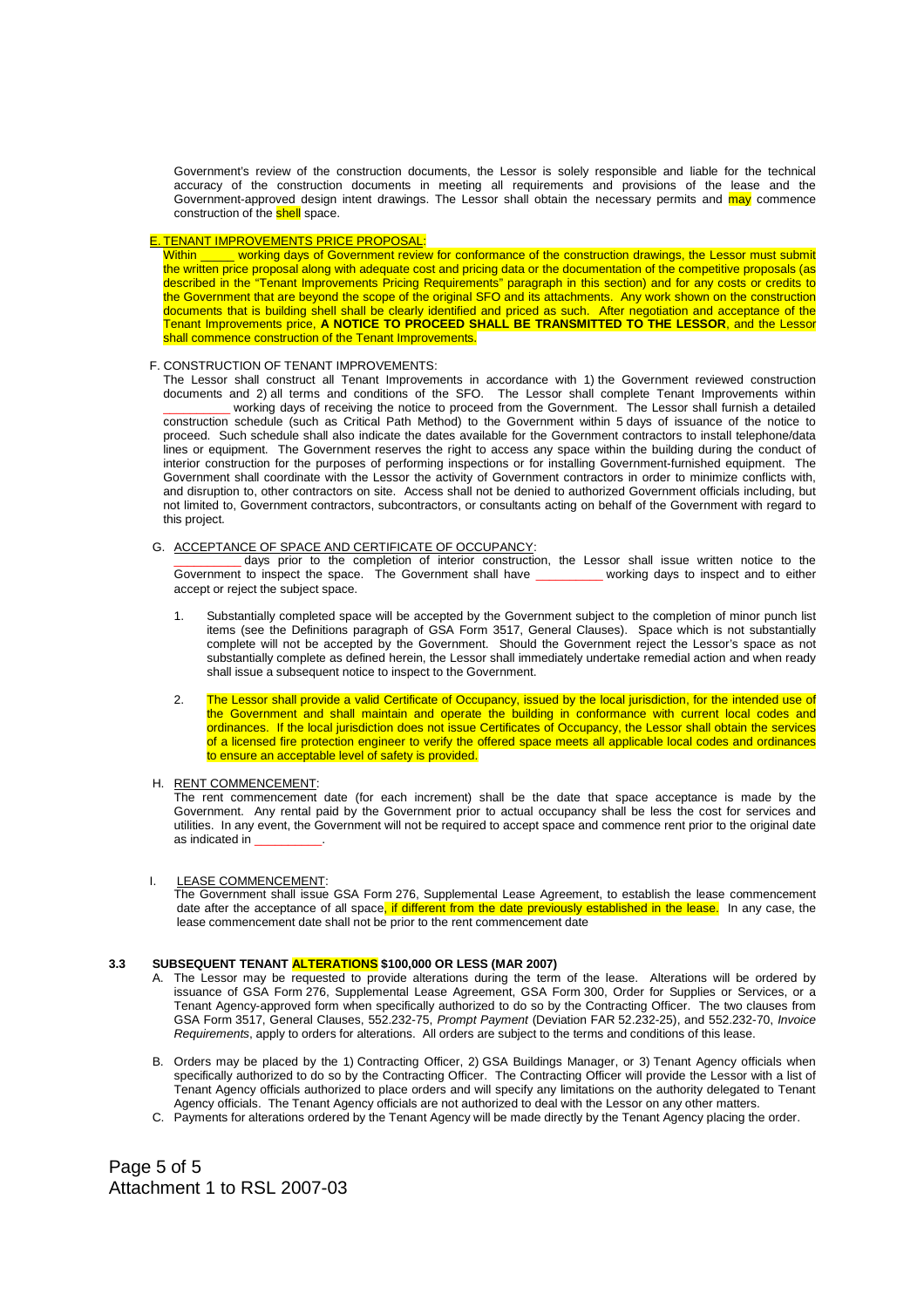# **Guidance for Tenant Improvements Cost Summary Table**

- 1. The Tenant Improvements Cost Summary Table (TICS) table is a tool for calculating and recording a lessor's proposed tenant improvement (TI) costs, as required in the SFO. The table is closely modeled after the Construction Specifications Institute's (CSI's) UniFormat, or the Uniform Classification System for organizing preliminary construction information into a standard order or sequence on the basis of functional elements. Functional elements, often referred to as systems or assemblies, are the major components common to most buildings that usually perform a given function regardless of the design specification, construction method, or materials used, such as roofing, HVAC, electrical service, plumbing, etc. The table allows for all the functional elements of a building, as defined above, to be clearly separated into shell and tenant improvement categories. Subsequently the TICS table provides accurate tenant improvements cost data and makes price evaluation more intuitive and standardized.
- 2. Completion of the table is self-explanatory. The lessor inputs the proposed costs for each of the indicated elements, which are broken out into shell and tenant improvements categories. The lessor then submits the completed table using the instructions set out in the Solicitation for Offers (SFO) Tenant Improvements Pricing Requirement (MAR 2007) paragraph.
- 3. In addition, the table outlines all the respective trades that must be represented for a competitive proposal process among subcontractors for tenant improvement work, if there is an absence of sufficient competition from the general contractors. There is also an additional workbook titled Uniformat Levels 1-4, which further clarifies the item and functional element groupings and defines what groupings are under Level 1 costs. FAR 15.406-3 states that the contracting officer must document in the contract file the principal elements of the negotiated agreement as well as provide required elements. Further, it requires documentation for fair and reasonable pricing. The TICS table provides a practical tool for meeting these requirements.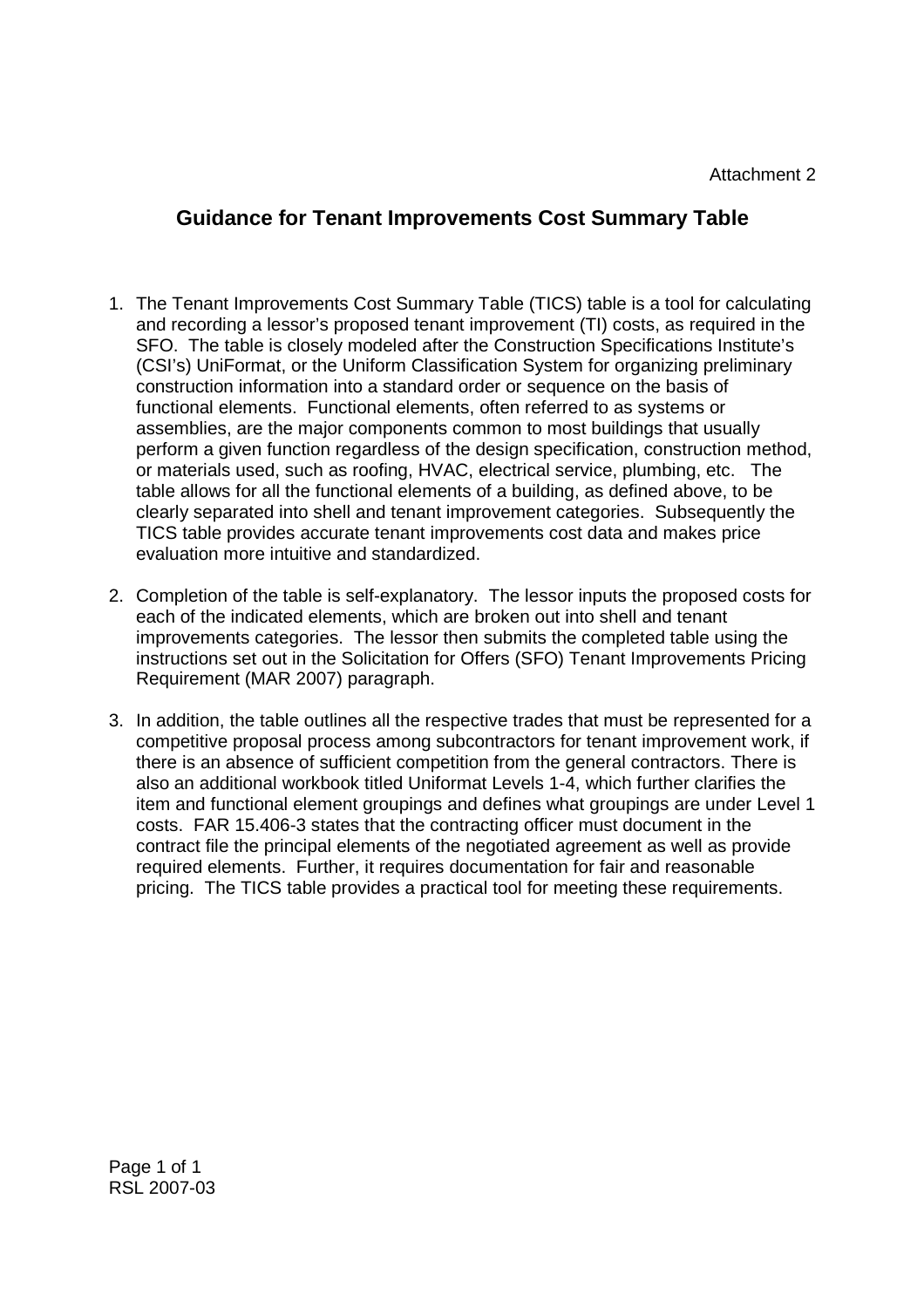|                  | TENANT IMPROVEMENTS COST SUMMARY (TICS) FOR LEASE GS-XXX-XX |         | $ABOA SF =$                                 |                          | $5\phantom{1}$           |
|------------------|-------------------------------------------------------------|---------|---------------------------------------------|--------------------------|--------------------------|
|                  | <b>AGENCY NAME</b>                                          |         | TIA PER ABOA SF= \$                         |                          |                          |
|                  | <b>LOCATION: CITY, STATE</b>                                |         | <b>TOTAL TIALS</b>                          |                          |                          |
|                  | <b>Tenant Improvement - UNIFORMAT SYSTEM ELEMENTS -</b>     |         | $T^*$                                       |                          | <b>SHELL</b>             |
| A11              | Foundations                                                 |         | \$<br>$\overline{\phantom{a}}$              | \$                       |                          |
| $\overline{A12}$ | <b>Basement Construction</b>                                |         | \$                                          | \$                       |                          |
| $\overline{A21}$ | Superstructure                                              |         | $\overline{\mathcal{S}}$                    | $\overline{\mathcal{S}}$ |                          |
| <b>B11</b>       | <b>Exterior Walls</b>                                       |         | $\overline{\$}$                             | $\overline{\mathcal{S}}$ |                          |
| <b>B12</b>       | <b>Exterior Glazing and Doors</b>                           |         | \$                                          | $\overline{\$}$          |                          |
| <b>B13</b>       | Roofing                                                     |         | \$                                          | \$                       |                          |
| C <sub>11</sub>  | Partitions, , Doors and Specialties                         |         | $\overline{\$}$<br>$\overline{a}$           | $\overline{\$}$          | $\overline{\phantom{a}}$ |
| $\overline{C12}$ | Access/Platforms                                            |         | $\overline{\mathcal{L}}$                    | $\overline{\mathcal{S}}$ | $\overline{\phantom{a}}$ |
| $\overline{C13}$ | <b>Interior Finishes</b>                                    |         | $\overline{\$}$                             | $\overline{\$}$          | $\overline{\phantom{a}}$ |
| D <sub>11</sub>  | <b>Conveyance Systems</b>                                   |         | $\overline{\$}$                             | $\overline{\$}$          | $\overline{a}$           |
| D <sub>21</sub>  | Plumbing                                                    |         | $\overline{\$}$                             | $\overline{\$}$          |                          |
| D22              | <b>HVAC</b>                                                 |         | \$<br>$\qquad \qquad \blacksquare$          | $\overline{\mathcal{S}}$ | $\overline{\phantom{a}}$ |
| $\overline{D31}$ | Fire Protection/Alarm                                       |         | \$                                          | \$                       | $\overline{\phantom{a}}$ |
| D41              | Electrical Service, Distribution & Emergency Power          |         | $\overline{\mathcal{L}}$                    | \$                       |                          |
| D42              | Lighting and Branch Wiring                                  |         | $\overline{\$}$                             | $\overline{\mathcal{S}}$ |                          |
| D43              | Communications, Security & Other Elec. Systems              |         | \$                                          | $\overline{\mathcal{S}}$ |                          |
| E11              | <b>Equipment and Furnishings</b>                            |         | \$<br>÷,                                    | $\overline{\mathcal{S}}$ |                          |
| F11              | Special Construction                                        |         | \$<br>÷,                                    | \$                       |                          |
| F12              | <b>Building Demolition and Abatement</b>                    |         | \$<br>÷,                                    | $\overline{\mathcal{S}}$ |                          |
| $\overline{G11}$ | Sitework - Building Relates                                 |         | \$<br>÷,                                    | \$                       | $\overline{\phantom{a}}$ |
| G12              | Other Sitework - Project Related                            |         | \$<br>$\overline{\phantom{a}}$              | $\overline{\mathcal{S}}$ | $\overline{a}$           |
|                  | <b>Subtotal</b>                                             |         | $\overline{\$}$<br>$\overline{\phantom{a}}$ | \$                       | $\overline{\phantom{0}}$ |
| Project Fees**   | <b>Lessor's Overhead and Profit</b>                         | $0\%$   | $\overline{\boldsymbol{\mathsf{s}}}$<br>٠   |                          |                          |
|                  | <b>General Contractor Fee</b>                               | $0%$ \$ |                                             |                          |                          |
|                  | <b>General Contractor Contingency</b>                       | $0%$ \$ |                                             |                          |                          |
|                  | Taxes (if not included on contractors' bids)                | 0%      | $\overline{\bullet}$                        |                          |                          |
|                  | <b>Architect/Engineering Fee</b>                            |         | $\overline{\mathbf{s}}$<br>÷                |                          |                          |
|                  | <b>TI TOTAL</b>                                             |         | \$                                          |                          |                          |
|                  | Cost per ABOA SF                                            |         | $\overline{\mathbf{s}}$<br>٠                |                          |                          |
|                  | *Include all subcontractors' soft costs                     |         |                                             |                          |                          |
|                  | ** Change formulas if flat rate fee is applicable           |         |                                             |                          |                          |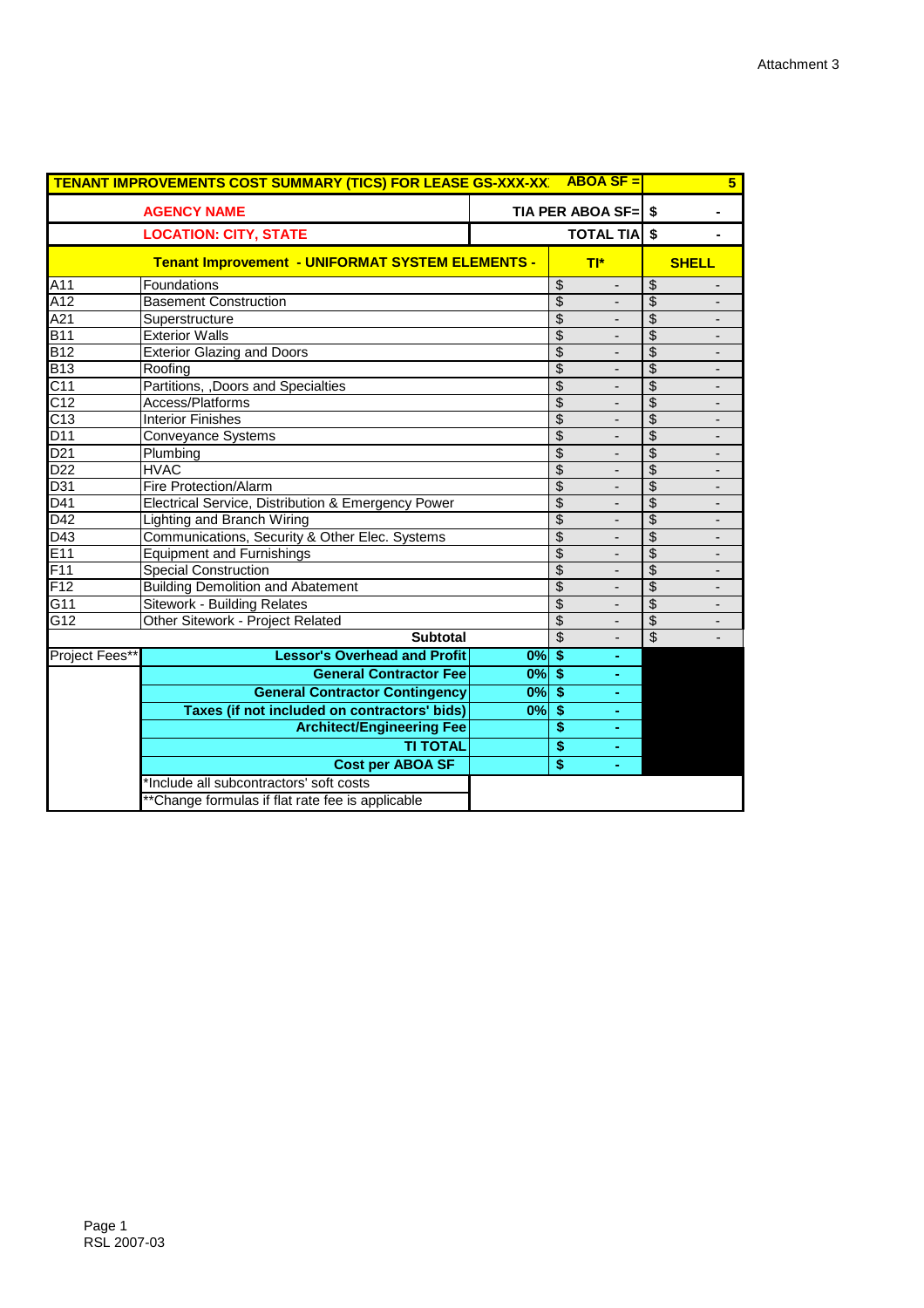| Level 1                         |  | Level 2                      |            | Level 3                       |             | Level 4                                    | Level 5 (not offical categories - info                                   |       |
|---------------------------------|--|------------------------------|------------|-------------------------------|-------------|--------------------------------------------|--------------------------------------------------------------------------|-------|
|                                 |  |                              |            |                               |             |                                            |                                                                          | only) |
|                                 |  | A1 Substructure              | A11        | <b>Foundations</b>            | A111        | <b>Standard Foundations</b>                | <b>Wall Foundations</b>                                                  |       |
|                                 |  |                              |            |                               |             |                                            | <b>Column Foundations &amp; Pile Caps</b>                                |       |
|                                 |  |                              |            |                               |             |                                            | Perimeter Drainage & Insulation                                          |       |
|                                 |  |                              |            |                               | A112        | <b>Special Foundations</b>                 | <b>Pile Foundations</b>                                                  |       |
|                                 |  |                              |            |                               |             |                                            | <b>Grade Beams</b>                                                       |       |
|                                 |  |                              |            |                               |             |                                            | Caissons                                                                 |       |
|                                 |  |                              |            |                               |             |                                            | Underpinning                                                             |       |
|                                 |  |                              |            |                               |             |                                            | Dewatering                                                               |       |
|                                 |  |                              |            |                               |             |                                            | <b>Raft Foundations</b>                                                  |       |
|                                 |  |                              |            |                               |             |                                            | <b>Pressure Injected Footings</b>                                        |       |
|                                 |  |                              |            |                               |             |                                            | <b>Other Special Foundations</b>                                         |       |
|                                 |  |                              | A12        | <b>Basement Construction</b>  | A121        | <b>Basement Excavation</b>                 | <b>Excavation for Basements</b>                                          |       |
|                                 |  |                              |            |                               |             |                                            | <b>Structure Backfill &amp; Compact</b>                                  |       |
|                                 |  |                              |            |                               |             |                                            | Shoring                                                                  |       |
|                                 |  |                              |            |                               | A122        | <b>Basement Walls</b>                      | <b>Basement Wall Construction</b>                                        |       |
|                                 |  |                              |            |                               |             |                                            | <b>Moisture Protection</b>                                               |       |
|                                 |  |                              |            |                               |             |                                            | <b>Basement Wall Insulation</b>                                          |       |
|                                 |  |                              |            |                               |             |                                            | <b>Interior Skin</b>                                                     |       |
|                                 |  |                              |            |                               | A123        | Slab on Grade                              | <b>Standard Slab on Grade</b>                                            |       |
|                                 |  |                              |            |                               |             |                                            | <b>Structural Slab on Grade</b>                                          |       |
|                                 |  |                              |            |                               |             |                                            | Inclined Slab on Grade                                                   |       |
|                                 |  |                              |            |                               |             |                                            | <b>Trenches Pits &amp; Bases</b>                                         |       |
| <b>STRUCTURE</b>                |  |                              |            |                               |             |                                            | <b>Under Slab Drainage &amp; Insulation</b>                              |       |
|                                 |  | A2 Superstructure            | A21        | Superstructure                | A211        | <b>Floor and Column Construction</b>       | <b>Suspended Basement Floor Construction</b>                             |       |
|                                 |  |                              |            |                               |             |                                            | <b>Upper Floors Construction</b>                                         |       |
|                                 |  |                              |            |                               |             |                                            | <b>Balcony Floor Construction</b>                                        |       |
|                                 |  |                              |            |                               |             |                                            | Ramps                                                                    |       |
|                                 |  |                              |            |                               |             |                                            | <b>Floor Raceway Systems</b>                                             |       |
|                                 |  |                              |            |                               | A212        | <b>Roof Construction</b>                   | <b>Other Floor Construction</b>                                          |       |
|                                 |  |                              |            |                               |             |                                            | <b>Flat Roof Construction</b>                                            |       |
|                                 |  |                              |            |                               |             |                                            | <b>Pitched Roof Construction</b><br><b>Canopies</b>                      |       |
|                                 |  |                              |            |                               |             |                                            | <b>Other Roof Construction</b>                                           |       |
|                                 |  |                              |            |                               | A213        | <b>Stair Construction</b>                  | <b>Regular Stairs</b>                                                    |       |
|                                 |  |                              |            |                               |             |                                            | <b>Curved Stairs</b>                                                     |       |
|                                 |  |                              |            |                               |             |                                            | <b>Spiral Stairs</b>                                                     |       |
|                                 |  |                              |            |                               |             |                                            | <b>Exterior Fire Escapes</b>                                             |       |
|                                 |  |                              |            |                               |             |                                            | <b>Stair Handrails and Balustrade</b>                                    |       |
|                                 |  |                              |            |                               | A214        | <b>Special Superstructure Construction</b> |                                                                          |       |
|                                 |  | <b>B1</b> Exterior Enclosure | <b>B11</b> | <b>Exterior Walls</b>         | <b>B111</b> | <b>Exterior Wall Construction</b>          | <b>Exterior Wall Construction</b>                                        |       |
|                                 |  |                              |            |                               |             |                                            | Parapets                                                                 |       |
|                                 |  |                              |            |                               |             |                                            | <b>Exterior Louvers &amp; Screens</b>                                    |       |
|                                 |  |                              |            |                               |             |                                            | Sun Control Devices (Exterior)                                           |       |
|                                 |  |                              |            |                               |             |                                            | <b>Balcony Walls &amp; Handrails</b>                                     |       |
|                                 |  |                              |            |                               |             |                                            | <b>Exterior Soffits</b>                                                  |       |
|                                 |  |                              |            |                               | B112        | <b>Special Wall Elements</b>               |                                                                          |       |
|                                 |  |                              | <b>B12</b> | Exterior Glazing & Doors B121 |             | Windows                                    | Windows                                                                  |       |
|                                 |  |                              |            |                               |             |                                            | <b>Curtain Walls</b>                                                     |       |
|                                 |  |                              |            |                               |             |                                            | <b>Storefronts</b>                                                       |       |
|                                 |  |                              |            |                               | <b>B122</b> | <b>Doors</b>                               | <b>Glazed Doors &amp; Entrances</b>                                      |       |
|                                 |  |                              |            |                               |             |                                            | <b>Solid Exterior Doors</b>                                              |       |
| <b>EXTERIOR</b><br>CONSTRUCTION |  |                              |            |                               |             |                                            | <b>Revolving Doors</b>                                                   |       |
|                                 |  |                              |            |                               |             |                                            | <b>Overhead Doors</b>                                                    |       |
|                                 |  |                              |            |                               |             |                                            | <b>Other Doors &amp; Frames</b>                                          |       |
|                                 |  |                              |            |                               | B123        | <b>Special Glazing</b>                     |                                                                          |       |
|                                 |  |                              | <b>B13</b> | Roofing                       | <b>B131</b> | Roof Coverings & Insulation                | <b>Roof Finishes</b>                                                     |       |
|                                 |  |                              |            |                               |             |                                            | <b>Traffic Coatings &amp; Paving Membranes</b><br>Roof Insulation & Fill |       |
|                                 |  |                              |            |                               |             |                                            | <b>Flashings &amp; Trim</b>                                              |       |
|                                 |  |                              |            |                               |             |                                            | <b>Roof Eaves and Soffits</b>                                            |       |
|                                 |  |                              |            |                               |             |                                            | <b>Gutters and Downspouts</b>                                            |       |
|                                 |  |                              |            |                               | B132        | <b>Skylights and Roof Openings</b>         | <b>Glazed Roof Openings</b>                                              |       |
|                                 |  |                              |            |                               |             |                                            | <b>Roof Hatches</b>                                                      |       |
|                                 |  |                              |            |                               |             |                                            | <b>Gravity Roof Ventilators</b>                                          |       |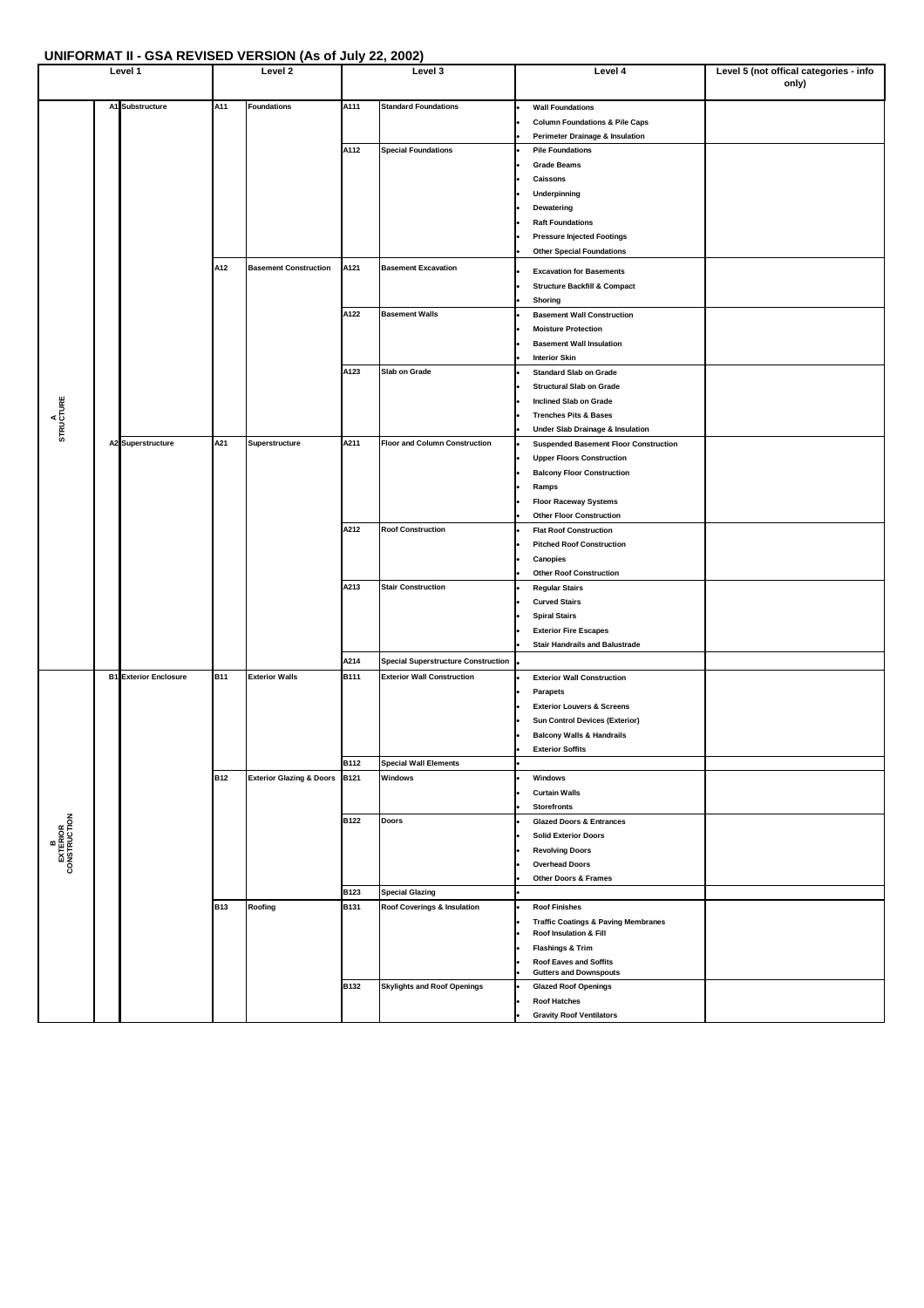| Level 1                             |                                 |                 | Level 2                       |      | Level 3                     | Level 4                                        | Level 5 (not offical categories - info |
|-------------------------------------|---------------------------------|-----------------|-------------------------------|------|-----------------------------|------------------------------------------------|----------------------------------------|
|                                     |                                 |                 |                               |      |                             |                                                | only)                                  |
|                                     |                                 |                 | Partitions, Doors &           |      |                             |                                                |                                        |
|                                     | <b>C1</b> Interior Construction | C11             | <b>Specialties</b>            | C111 | <b>Partitions</b>           | <b>Fixed Partitions</b>                        |                                        |
|                                     |                                 |                 |                               |      |                             | <b>Demountable Partitions</b>                  |                                        |
|                                     |                                 |                 |                               |      |                             | <b>Retractable Partitions</b>                  |                                        |
|                                     |                                 |                 |                               |      |                             | <b>Site Built Toilet Partitions</b>            |                                        |
|                                     |                                 |                 |                               |      |                             | <b>Site Built Compartments &amp; Cubicles</b>  |                                        |
|                                     |                                 |                 |                               |      |                             | <b>Interior Balustrades &amp; Screens</b>      |                                        |
|                                     |                                 |                 |                               |      |                             | <b>Interior Windows &amp; Storefronts</b>      |                                        |
|                                     |                                 |                 |                               | C112 | <b>Interior Doors</b>       | <b>Interior Doors</b>                          |                                        |
|                                     |                                 |                 |                               |      |                             | <b>Interior Door Frames</b>                    |                                        |
|                                     |                                 |                 |                               |      |                             | <b>Interior Door Hardware</b>                  |                                        |
|                                     |                                 |                 |                               |      |                             | <b>Interior Wall Opening Elements</b>          |                                        |
|                                     |                                 |                 |                               |      |                             | <b>Interior Door Sidelights &amp; Transoms</b> |                                        |
|                                     |                                 |                 |                               |      |                             | <b>Interior Hatches &amp; Access Doors</b>     |                                        |
|                                     |                                 |                 |                               |      |                             | Door Painting & Decoration                     |                                        |
| <b>CONSTRUCTION</b><br>CONSTRUCTION |                                 |                 |                               | C113 | <b>Specialties/Fittings</b> | <b>Fabricated Toilet Partitions</b>            |                                        |
|                                     |                                 |                 |                               |      |                             | <b>Fabricated Compartments &amp; Cubicles</b>  |                                        |
|                                     |                                 |                 |                               |      |                             | <b>Storage Shelving and Lockers</b>            |                                        |
|                                     |                                 |                 |                               |      |                             | <b>Ornamental Metals and Handrails</b>         |                                        |
|                                     |                                 |                 |                               |      |                             | <b>Identifying Devices</b>                     |                                        |
|                                     |                                 |                 |                               |      |                             | <b>Closet Specialties</b>                      |                                        |
|                                     |                                 | C12             | <b>Access/Platform Floors</b> | C121 | <b>Access Floors</b>        |                                                |                                        |
|                                     |                                 |                 |                               | C122 | <b>Platform Floors</b>      |                                                |                                        |
|                                     |                                 | C <sub>13</sub> | <b>Interior Finishes</b>      | C131 | <b>Wall Finishes</b>        | Wall Finishes to Inside of Exterior Wall       |                                        |
|                                     |                                 |                 |                               |      |                             | Wall Finishes to Interior Walls                |                                        |
|                                     |                                 |                 |                               |      |                             | <b>Column Finishes</b>                         |                                        |
|                                     |                                 |                 |                               | C132 | <b>Floor Finishes</b>       | <b>Floor Toppings</b>                          |                                        |
|                                     |                                 |                 |                               |      |                             | <b>Traffic Membranes</b>                       |                                        |
|                                     |                                 |                 |                               |      |                             | <b>Hardeners and Sealers</b>                   |                                        |
|                                     |                                 |                 |                               |      |                             | <b>Flooring</b>                                |                                        |
|                                     |                                 |                 |                               |      |                             | Carpeting                                      |                                        |
|                                     |                                 |                 |                               |      |                             | Bases, Curbs & Trim                            |                                        |
|                                     |                                 |                 |                               | C133 | <b>Ceiling Finishes</b>     | <b>Ceiling Finishes Applied to Structure</b>   |                                        |
|                                     |                                 |                 |                               |      |                             | <b>Suspended Ceilings</b>                      |                                        |
|                                     |                                 |                 |                               |      |                             | <b>Other Ceilings</b>                          |                                        |
|                                     |                                 |                 |                               |      |                             |                                                |                                        |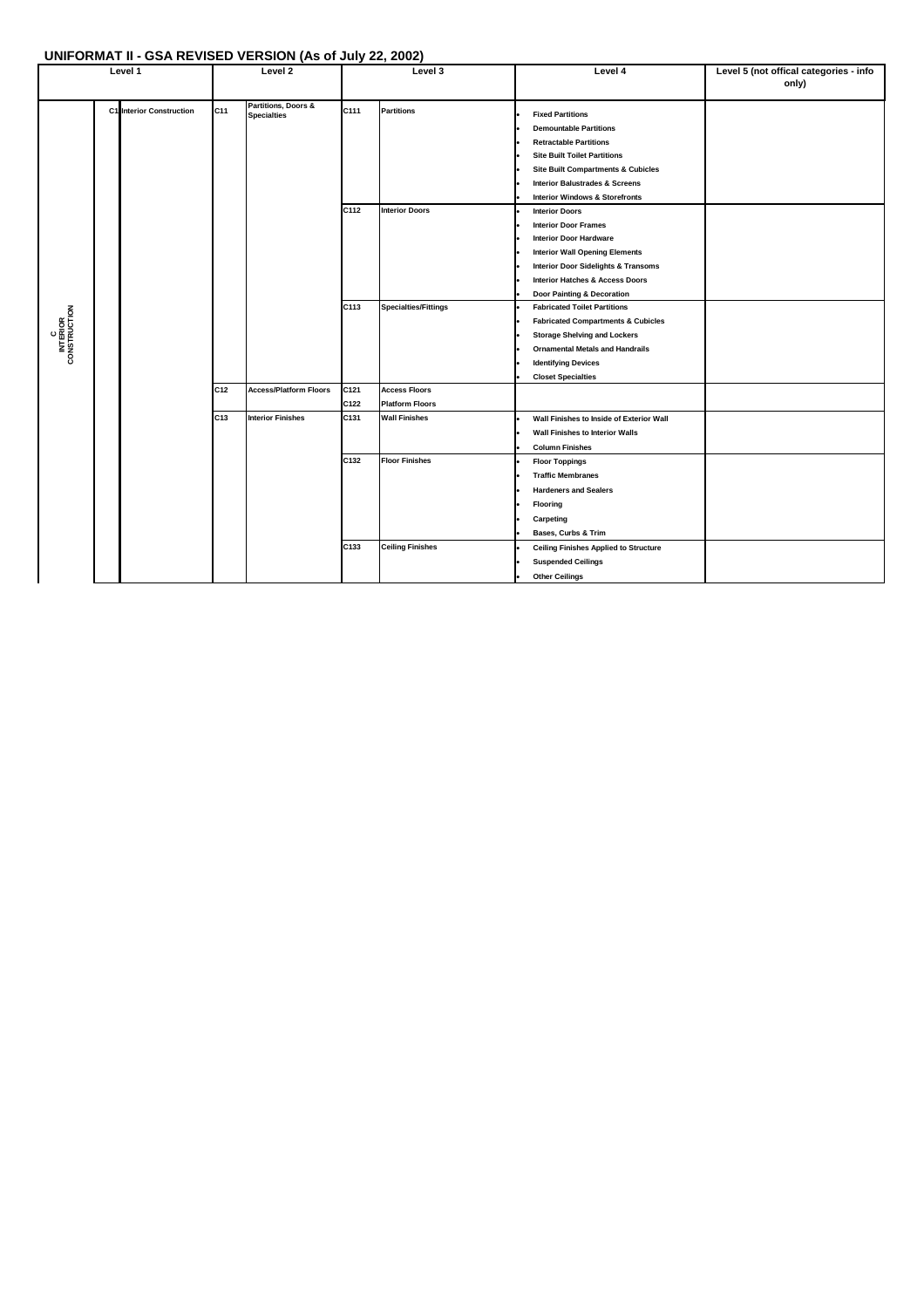|  | Level 1               |                 | Level 2                   |      | Level 3                                     | Level 4                                                         | Level 5 (not offical categories - info<br>only)                                                                                                                                                                |
|--|-----------------------|-----------------|---------------------------|------|---------------------------------------------|-----------------------------------------------------------------|----------------------------------------------------------------------------------------------------------------------------------------------------------------------------------------------------------------|
|  | D1 Conveyance Systems | D <sub>11</sub> | <b>Conveyance Systems</b> | D111 | <b>Elevators &amp; Lifts</b>                | <b>Passenger Elevators</b><br><b>Freight Elevators</b><br>Lifts |                                                                                                                                                                                                                |
|  |                       |                 |                           | D112 | <b>Escalators, Moving Walks &amp; Other</b> | <b>Escalators &amp; Moving Walks</b>                            | <b>Escalators</b><br><b>Moving Walks</b>                                                                                                                                                                       |
|  |                       |                 |                           |      |                                             | <b>Other Conveying Systems</b>                                  | <b>Dumbwaiters</b><br><b>Pneumatic Tube Systems</b><br><b>Hoists &amp; Cranes</b><br>Conveyors<br>Chutes<br><b>Turntables</b><br><b>Baggage Handling &amp; Loading Systems</b><br><b>Transportation System</b> |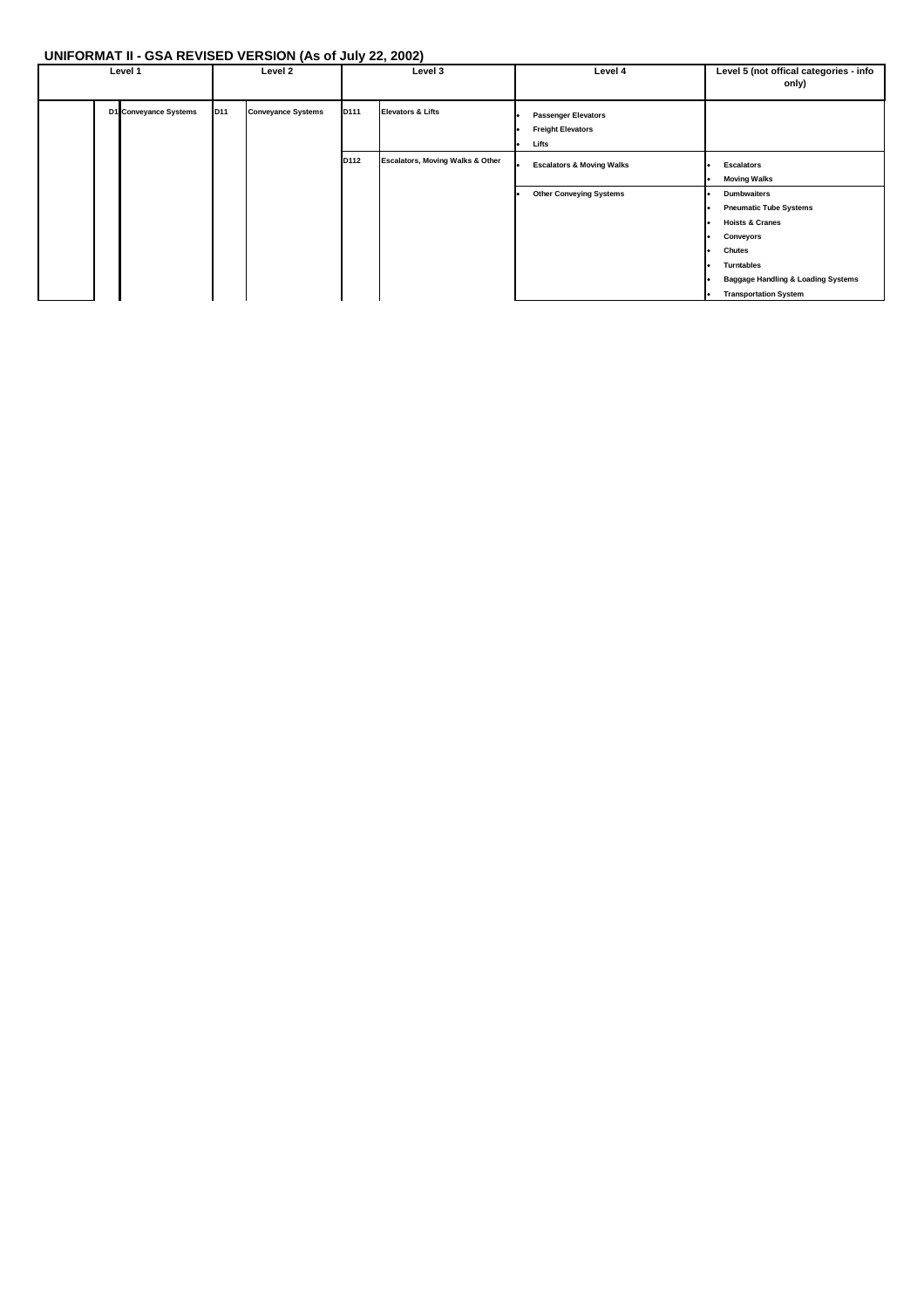| Level 1       |                 | Level 2     |      | Level 3                                           | Level 4                                                                                                                                                                                                                       | Level 5 (not offical categories - info<br>only)                                                                                                                                                                                                                        |
|---------------|-----------------|-------------|------|---------------------------------------------------|-------------------------------------------------------------------------------------------------------------------------------------------------------------------------------------------------------------------------------|------------------------------------------------------------------------------------------------------------------------------------------------------------------------------------------------------------------------------------------------------------------------|
| D2 Mechanical | D <sub>21</sub> | Plumbing    | D211 | <b>Plumbing Fixtures</b>                          | <b>Water Closets</b><br>Urinals<br>Lavatories<br><b>Sinks</b><br><b>Bathtubs</b><br><b>Wash Fountains</b><br><b>Showers</b><br><b>Drinking Fountains and Coolers</b><br><b>Bidets &amp; Other Plumbing Fixtutes</b>           |                                                                                                                                                                                                                                                                        |
|               |                 |             | D212 | <b>Distribution and Drainage Systems</b>          | <b>Domestic Water Distribution</b><br><b>Sanitary Waste</b>                                                                                                                                                                   | <b>Cold Water Service</b><br><b>Hot Water Service</b><br><b>Domestic Water Supply Equipment</b><br><b>Waste Piping</b><br><b>Vent Piping</b><br><b>Floor Drains</b><br><b>Sanitary Waste Equipment</b><br><b>Pipe Insulation</b>                                       |
|               |                 |             |      |                                                   | Rain Water Drainage                                                                                                                                                                                                           | <b>Pipe &amp; Fittings</b><br><b>Roof Drains</b><br>Rainwater Drainage Equipment<br>Insulation                                                                                                                                                                         |
|               |                 |             | D213 | <b>Other Plumbing Systems</b>                     | <b>Gas Distribution</b><br><b>Acid Waste System</b><br>Interceptors<br>Pool Piping and Equipment<br><b>Decorative Fountain Piping Devices</b><br><b>Other Piping System</b>                                                   |                                                                                                                                                                                                                                                                        |
|               | D22             | <b>HVAC</b> | D221 | <b>Central Plant Equipment</b>                    | <b>Energy Supply</b>                                                                                                                                                                                                          | Oil Supply System<br><b>Gas Supply System</b><br><b>Coal Supply System</b><br><b>Steam Supply System</b><br><b>Hot Water Supply System</b><br><b>Solar Energy System</b><br><b>Wind Energy System</b>                                                                  |
|               |                 |             |      |                                                   | <b>Heat Generating Systems</b>                                                                                                                                                                                                | <b>Boilers &amp; Furnaces</b><br><b>Boiler Room Piping &amp; Specialties</b><br><b>Auxiliary Equipment</b><br>Insulation                                                                                                                                               |
|               |                 |             |      |                                                   | <b>Cooling Generating Systems</b>                                                                                                                                                                                             | <b>Chilled Water System</b><br><b>Direct Expansion System</b>                                                                                                                                                                                                          |
|               |                 |             | D222 | <b>Distribution Systems</b>                       | <b>Distribution Systems</b>                                                                                                                                                                                                   | <b>Air Distribution Systems</b><br><b>Exhaust Ventilation Systems</b><br><b>Steam Distribution System</b><br><b>Hot Water Distribution</b><br><b>Chilled Water Distribution</b><br><b>Change-over Distribution System</b><br><b>Glycol Heating Distribution System</b> |
|               |                 |             |      |                                                   | <b>Terminal &amp; Package Units</b>                                                                                                                                                                                           | <b>Terminal Self Contained Units</b><br><b>Package Units</b>                                                                                                                                                                                                           |
|               |                 |             |      |                                                   | <b>Systems Testing &amp; Balancing</b>                                                                                                                                                                                        | <b>Piping System Testing &amp; Balancing</b><br>Air System Testing & Balancing<br><b>HVAC Commissioning</b><br>Other Systems Testing & Balancing                                                                                                                       |
|               |                 |             |      |                                                   | Special HVAC Systems & Equipment                                                                                                                                                                                              | <b>Special Cooling Systems &amp; Devices</b><br><b>Special Humidity Control</b><br><b>Dust &amp; Fume Collectors</b><br><b>Air Curtains</b><br><b>Air Purifiers</b><br>Paint Spray Booth Ventilation<br><b>General Construction Items (HVAC)</b>                       |
|               |                 |             | D223 | Controls & Interface w/Bldg.<br><b>Automation</b> | <b>Heating Generating System</b><br><b>Exhaust &amp; Ventilating Systems</b><br><b>Terminal Devices</b><br><b>Energy Monitoring &amp; Control</b><br><b>Building Automation Systems</b><br>Other Controls and Instrumentation |                                                                                                                                                                                                                                                                        |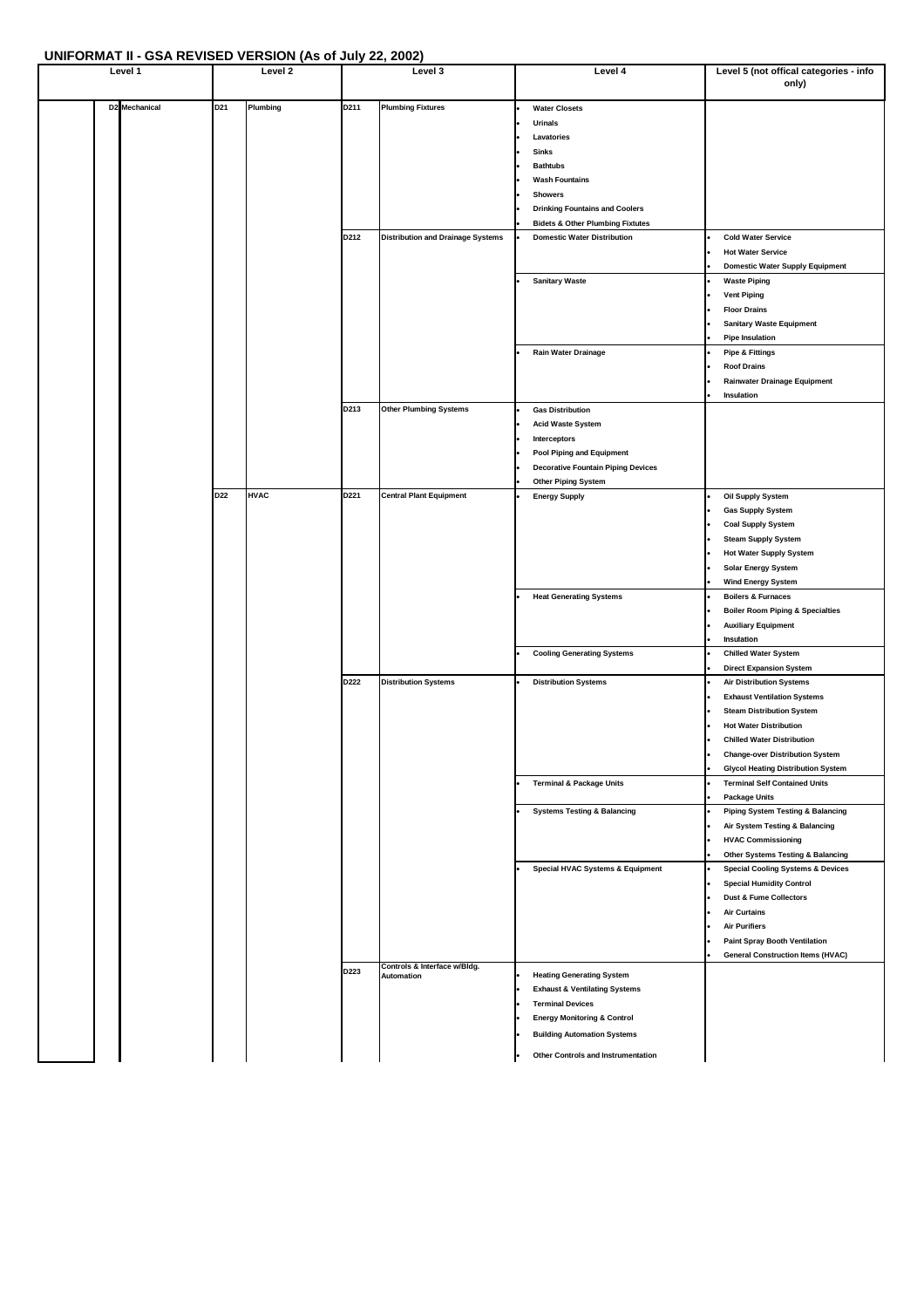| Level 1  |  | Level 2                   |     | Level 3                      |      | Level 4                                | Level 5 (not offical categories - info<br>only) |                                                                                                                                                                                      |
|----------|--|---------------------------|-----|------------------------------|------|----------------------------------------|-------------------------------------------------|--------------------------------------------------------------------------------------------------------------------------------------------------------------------------------------|
| SERVICES |  | <b>D3</b> Fire Protection | D31 | <b>Fire Protection/Alarm</b> | D311 | <b>Sprinkler and Standpipe Systems</b> | <b>Fire Protection Sprinkler Systems</b>        | <b>Sprinkler Water Supply</b><br><b>Sprinkler Pumping Equipment</b><br>Dry Sprinkler System                                                                                          |
|          |  |                           |     |                              |      |                                        | <b>Standpipe and Hose Systems</b>               | <b>Water Supply</b><br><b>Pumping Equipment</b><br><b>Standpipe Equipment</b><br><b>Fire Hose Equipment</b>                                                                          |
|          |  |                           |     |                              | D312 | Fire Alarm Systems & Interface         |                                                 |                                                                                                                                                                                      |
|          |  |                           |     |                              | D313 | Specialties and other Systems          | <b>Fire Protection Specialties</b>              | <b>Fire Extinguishers</b><br><b>Fire Extinguisher Cabinets</b>                                                                                                                       |
|          |  |                           |     |                              |      |                                        | <b>Other Fire Protection Systems</b>            | <b>Carbon Dioxide System</b><br><b>Foam Generating Equipment</b><br><b>Clean Extinguishing Agent System</b><br><b>Dry Chemical Systems</b><br><b>Hood &amp; Duct Fire Protection</b> |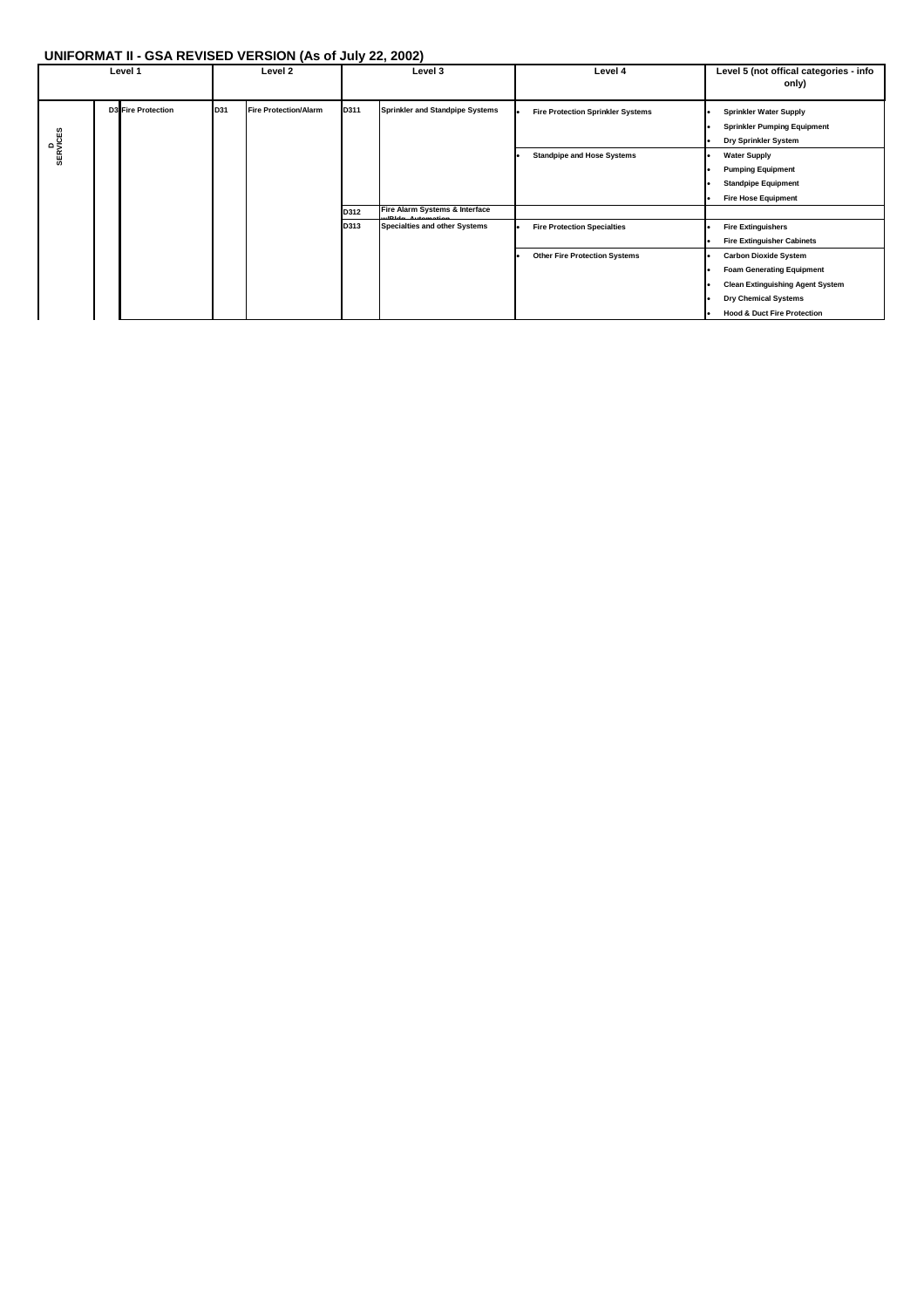|                                                                     | Level 1                           |     | Level 2                                             |      | Level 3                                     | Level 4                                       | Level 5 (not offical categories - info       |
|---------------------------------------------------------------------|-----------------------------------|-----|-----------------------------------------------------|------|---------------------------------------------|-----------------------------------------------|----------------------------------------------|
|                                                                     |                                   |     |                                                     |      |                                             |                                               | only)                                        |
|                                                                     |                                   |     |                                                     |      |                                             |                                               |                                              |
|                                                                     | <b>D4</b> Electrical              | D41 | <b>Electrical Service,</b><br>Distribution & Emerg. | D411 | <b>High Tension Service &amp; Dist.</b>     |                                               |                                              |
|                                                                     |                                   |     | Power                                               |      |                                             |                                               |                                              |
|                                                                     |                                   |     |                                                     | D412 | Low Tension Service & Dist.                 |                                               |                                              |
|                                                                     |                                   |     |                                                     | D413 | <b>Emergency Power Systems</b>              |                                               |                                              |
|                                                                     |                                   |     |                                                     | D414 | Renewable Electric Generation               |                                               |                                              |
|                                                                     |                                   | D42 | <b>Lighting and Branch</b><br>Afirima               | D421 | <b>General Purpose Lighting</b>             |                                               |                                              |
|                                                                     |                                   |     |                                                     | D422 | <b>Special Lighting</b>                     |                                               |                                              |
|                                                                     |                                   |     |                                                     | D423 | <b>Branch Wiring (Lighting &amp; Power)</b> |                                               |                                              |
|                                                                     |                                   |     | Communications,                                     |      |                                             |                                               |                                              |
|                                                                     |                                   | D43 | Security & Other<br><b>Electrical Systems</b>       | D431 | Communications                              | <b>Public Address &amp; Music Systems</b>     |                                              |
|                                                                     |                                   |     |                                                     |      |                                             | <b>Intercommunication &amp; Paging System</b> |                                              |
|                                                                     |                                   |     |                                                     |      |                                             |                                               |                                              |
|                                                                     |                                   |     |                                                     |      |                                             | <b>Telephone System</b>                       |                                              |
|                                                                     |                                   |     |                                                     |      |                                             | <b>Call System</b>                            |                                              |
|                                                                     |                                   |     |                                                     |      |                                             | <b>Television System</b>                      |                                              |
|                                                                     |                                   |     |                                                     |      |                                             |                                               |                                              |
|                                                                     |                                   |     |                                                     |      |                                             | Clock & Program System                        |                                              |
|                                                                     |                                   |     |                                                     |      |                                             | Fire Alarm System                             |                                              |
|                                                                     |                                   |     |                                                     |      |                                             | <b>Security System</b>                        |                                              |
|                                                                     |                                   |     |                                                     |      |                                             |                                               |                                              |
|                                                                     |                                   |     |                                                     |      |                                             | <b>Local Area Network</b>                     |                                              |
|                                                                     |                                   |     |                                                     | D432 | Security Systems & Interface w/Bldg.        |                                               |                                              |
|                                                                     |                                   |     |                                                     | D433 | <b>Other Electrical Systems</b>             | <b>Grounding Systems</b>                      |                                              |
|                                                                     |                                   |     |                                                     |      |                                             | <b>Floor Raceway Systems</b>                  |                                              |
|                                                                     |                                   |     |                                                     |      |                                             | <b>Other Special Systems &amp; Devices</b>    |                                              |
|                                                                     |                                   |     |                                                     |      |                                             | <b>General Construction Items (Elect.)</b>    |                                              |
|                                                                     | E1 Equipment & Furnishings E11    |     | Equipment & Furnishings E111                        |      | Equipment                                   |                                               |                                              |
|                                                                     |                                   |     |                                                     |      |                                             | <b>Commercial Equipment</b>                   | <b>Security &amp; Vault Equipment</b>        |
|                                                                     |                                   |     |                                                     |      |                                             |                                               | <b>Commercial Laundry &amp; Dry Cleaning</b> |
|                                                                     |                                   |     |                                                     |      |                                             |                                               | <b>Vending Equipment</b>                     |
|                                                                     |                                   |     |                                                     |      |                                             |                                               | <b>Office Equipment</b>                      |
|                                                                     |                                   |     |                                                     |      |                                             |                                               | <b>Food Service Equipment</b>                |
|                                                                     |                                   |     |                                                     |      |                                             | <b>Institutional Equipment</b>                | <b>Eclesiastical Equipment</b>               |
|                                                                     |                                   |     |                                                     |      |                                             |                                               | <b>Library Equipment</b>                     |
|                                                                     |                                   |     |                                                     |      |                                             |                                               | Theater & Stage Equipment                    |
|                                                                     |                                   |     |                                                     |      |                                             |                                               | <b>Instrumental Equipment</b>                |
|                                                                     |                                   |     |                                                     |      |                                             |                                               | <b>Audio-Visual Equipment</b>                |
|                                                                     |                                   |     |                                                     |      |                                             |                                               | <b>Detention Equipment</b>                   |
|                                                                     |                                   |     |                                                     |      |                                             |                                               | <b>Laboratory Equipment</b>                  |
|                                                                     |                                   |     |                                                     |      |                                             |                                               | <b>Medical Equipment</b>                     |
|                                                                     |                                   |     |                                                     |      |                                             |                                               | <b>Mortuary Equipment</b>                    |
|                                                                     |                                   |     |                                                     |      |                                             | <b>Vehicular Equipment</b>                    | Vehicular Service Equipment                  |
|                                                                     |                                   |     |                                                     |      |                                             |                                               | <b>Parking Control Equipment</b>             |
|                                                                     |                                   |     |                                                     |      |                                             |                                               | <b>Loading Dock Equipment</b>                |
|                                                                     |                                   |     |                                                     |      |                                             | <b>Fuel Storage Equipment</b>                 |                                              |
| EQUIPMENT<br>EQUIPMENT<br>& FURNISHINGS                             |                                   |     |                                                     |      |                                             | <b>Other Equipment</b>                        | <b>Maintenance Equipment</b>                 |
| ೲ                                                                   |                                   |     |                                                     |      |                                             |                                               | <b>Solid Waste Handling Equipment</b>        |
|                                                                     |                                   |     |                                                     |      |                                             |                                               | <b>Food Service Equipment</b>                |
|                                                                     |                                   |     |                                                     |      |                                             |                                               | <b>Residential Equipment</b>                 |
|                                                                     |                                   |     |                                                     |      |                                             |                                               | <b>Unit Kitchens</b>                         |
|                                                                     |                                   |     |                                                     |      |                                             |                                               | <b>Window Washing Equipment</b>              |
|                                                                     |                                   |     |                                                     |      |                                             |                                               | <b>Other Equipment</b>                       |
|                                                                     |                                   |     |                                                     | E112 | <b>Furnishings</b>                          | <b>Fixed Furnishings &amp; Casework</b>       | Fixed Artwork (except Art in Arch.)          |
|                                                                     |                                   |     |                                                     |      |                                             |                                               | <b>Fixed Casework</b>                        |
|                                                                     |                                   |     |                                                     |      |                                             |                                               | <b>Blinds &amp; Other Window Treatment</b>   |
|                                                                     |                                   |     |                                                     |      |                                             |                                               | <b>Fixed Floor Grilles &amp; Mats</b>        |
|                                                                     |                                   |     |                                                     |      |                                             |                                               | <b>Fixed Multiple Seating</b>                |
|                                                                     |                                   |     |                                                     |      |                                             |                                               | <b>Fixed Interior Landscaping</b>            |
|                                                                     |                                   |     |                                                     |      |                                             | <b>Movable Furnishings</b>                    | <b>Moveable Artwork</b>                      |
|                                                                     |                                   |     |                                                     |      |                                             |                                               | <b>Furniture &amp; Accessories</b>           |
|                                                                     |                                   |     |                                                     |      |                                             |                                               | <b>Moveable Mats &amp; Rugs</b>              |
|                                                                     |                                   |     |                                                     |      |                                             |                                               | <b>Moveable Multiple Seating</b>             |
|                                                                     |                                   |     |                                                     |      |                                             |                                               | Moveable Interior Landscaping                |
|                                                                     | F1 Special Construction,          | F11 | <b>Special Construction</b>                         | F111 | <b>Special Structures</b>                   |                                               |                                              |
|                                                                     | <b>Demolition &amp; Abatement</b> |     |                                                     |      |                                             | <b>Special Structures</b>                     | <b>Air Supported Structures</b>              |
|                                                                     |                                   |     |                                                     |      |                                             |                                               |                                              |
|                                                                     |                                   |     |                                                     |      |                                             |                                               | <b>Pre-engineered Structures</b>             |
|                                                                     |                                   |     |                                                     |      |                                             |                                               |                                              |
|                                                                     |                                   |     |                                                     |      |                                             |                                               | <b>Other Special Structures</b>              |
|                                                                     |                                   |     |                                                     |      |                                             | <b>Integrated Construction</b>                | <b>Integrated Assemblies</b>                 |
|                                                                     |                                   |     |                                                     |      |                                             |                                               |                                              |
|                                                                     |                                   |     |                                                     |      |                                             |                                               | <b>Special Purpose Rooms</b>                 |
|                                                                     |                                   |     |                                                     |      |                                             |                                               |                                              |
|                                                                     |                                   |     |                                                     |      |                                             |                                               | <b>Other Integrated Construction</b>         |
|                                                                     |                                   |     |                                                     | F112 | Special Const. Systems & Facilities         | <b>Special Construction Systems</b>           | Sound, Vibration & Seismic Constr.           |
| <b>SPECIAL<br/>CONSTRUCTION,<br/>DEMOLITION &amp;<br/>ABATEMENT</b> |                                   |     |                                                     |      |                                             |                                               | <b>Special Security Systems</b>              |
|                                                                     |                                   |     |                                                     |      |                                             |                                               | <b>Vaults</b>                                |
|                                                                     |                                   |     |                                                     |      |                                             |                                               | <b>Other Special Construction Systems</b>    |
|                                                                     |                                   |     |                                                     |      |                                             | <b>Special Facilities</b>                     | <b>Aquatic Facilities</b>                    |
|                                                                     |                                   |     |                                                     |      |                                             |                                               | Ice Rinks                                    |
|                                                                     |                                   |     |                                                     |      |                                             |                                               | <b>Site Constructed Incinerators</b>         |
|                                                                     |                                   |     |                                                     |      |                                             |                                               | Kennels & Animal Shelters                    |
|                                                                     |                                   |     |                                                     |      |                                             |                                               | Liquid & Gas Storage Tanks                   |
|                                                                     |                                   |     |                                                     |      |                                             |                                               | <b>Other Special Facilities</b>              |
|                                                                     |                                   |     |                                                     |      |                                             |                                               |                                              |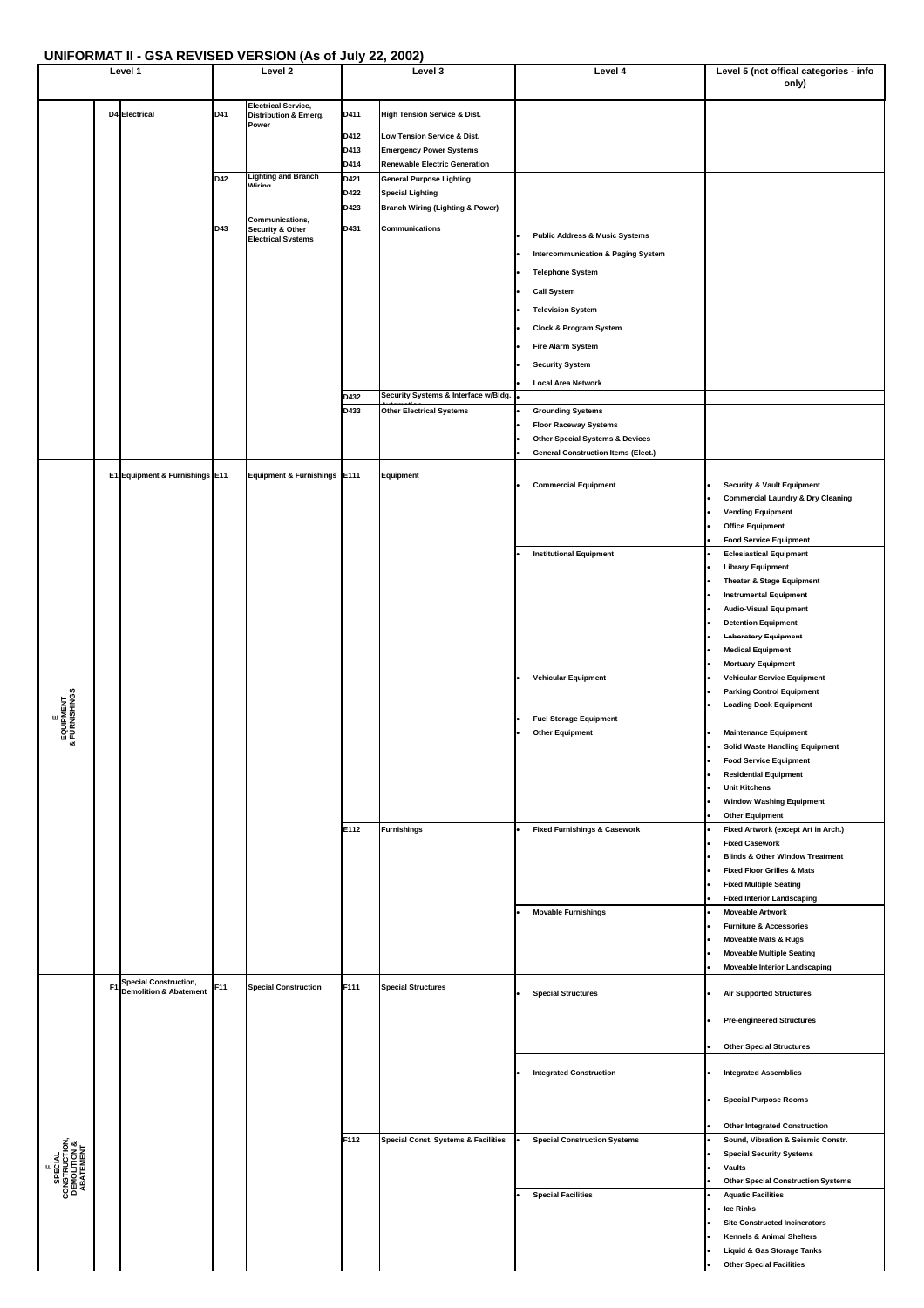|         | ----------- |                 |                                |      |                                       |  |                                              |                                        |  |  |  |  |
|---------|-------------|-----------------|--------------------------------|------|---------------------------------------|--|----------------------------------------------|----------------------------------------|--|--|--|--|
| Level 1 |             |                 | Level 2                        |      | Level 3                               |  | Level 4                                      | Level 5 (not offical categories - info |  |  |  |  |
|         |             |                 |                                |      |                                       |  |                                              | only)                                  |  |  |  |  |
|         |             |                 |                                |      |                                       |  |                                              |                                        |  |  |  |  |
|         |             | F <sub>12</sub> | <b>Building Demolition and</b> | F121 | <b>Building Elements Demolition</b>   |  | <b>Building Interior Demolition</b>          |                                        |  |  |  |  |
|         |             |                 | Abatement                      |      |                                       |  |                                              |                                        |  |  |  |  |
|         |             |                 |                                |      |                                       |  | <b>Building Exterior Demolition</b>          |                                        |  |  |  |  |
|         |             |                 |                                | F122 | <b>Hazardous Components Abatement</b> |  | <b>Removal of Hazardous Components</b>       |                                        |  |  |  |  |
|         |             |                 |                                |      |                                       |  | <b>Encapsulation of Hazardous Components</b> |                                        |  |  |  |  |
|         |             |                 |                                |      |                                       |  |                                              |                                        |  |  |  |  |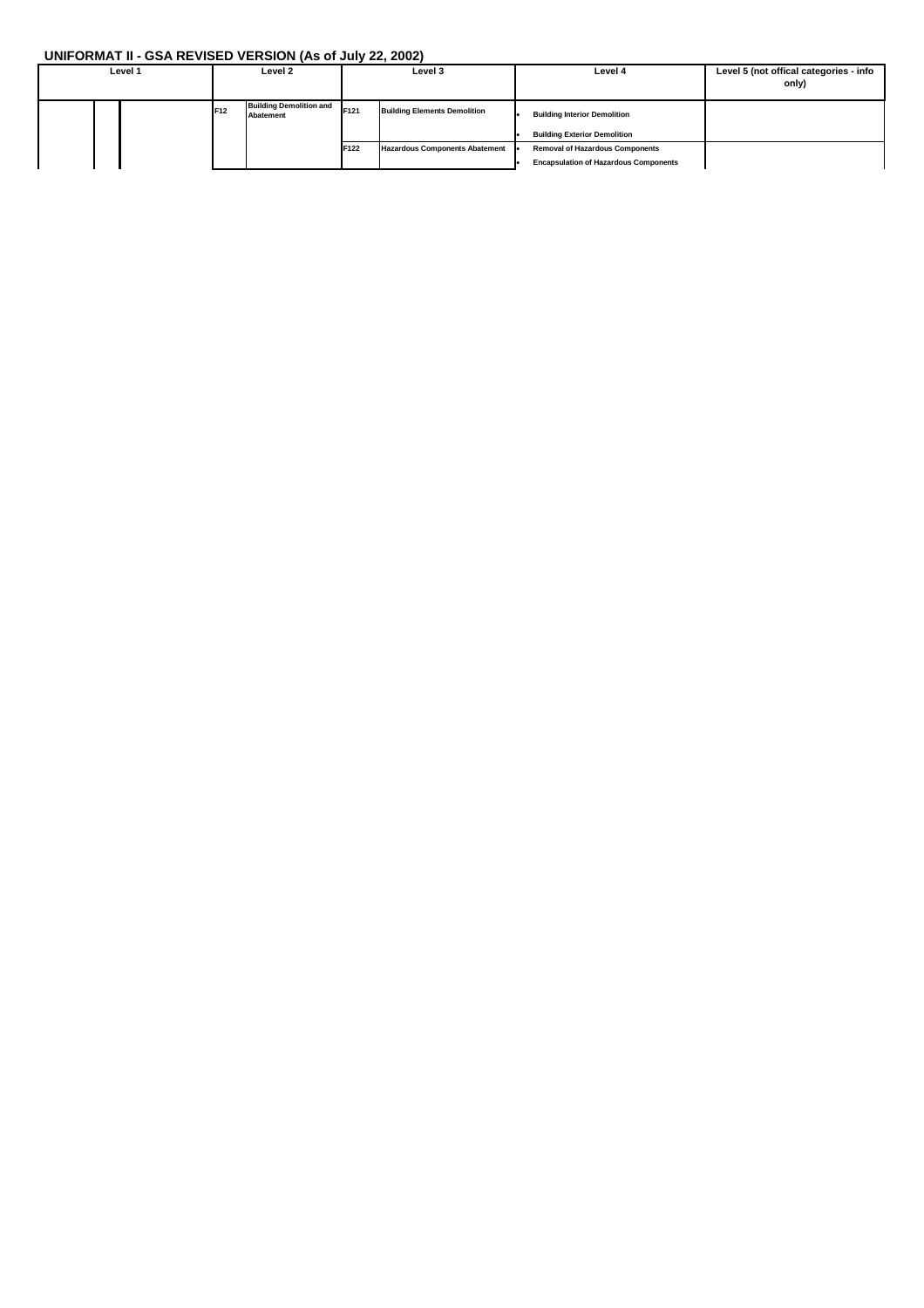|                      |  | Level 1     |     | Level 2             |      | Level 3                                  | Level 4                                        | Level 5 (not offical categories - info                                          |
|----------------------|--|-------------|-----|---------------------|------|------------------------------------------|------------------------------------------------|---------------------------------------------------------------------------------|
|                      |  |             |     |                     |      |                                          |                                                | only)                                                                           |
|                      |  | G1 Sitework | G11 | Sitework - Building | G111 | <b>Site Preparation &amp; Demolition</b> | <b>Site Clearing</b>                           | <b>Clearing &amp; Grubbing</b>                                                  |
|                      |  |             |     | <b>Dalatad</b>      |      |                                          |                                                |                                                                                 |
|                      |  |             |     |                     |      |                                          | <b>Site Demolition and Relocations</b>         | <b>Tree Removal &amp; Thinning</b><br><b>Building Demolition</b>                |
|                      |  |             |     |                     |      |                                          |                                                |                                                                                 |
|                      |  |             |     |                     |      |                                          |                                                | <b>Demolition of Site Components</b><br><b>Relocation of Building Utilities</b> |
|                      |  |             |     |                     |      |                                          |                                                | <b>Utilities Relocation</b>                                                     |
|                      |  |             |     |                     |      |                                          | <b>Site Earthwork</b>                          | <b>Site Grading &amp; Excavation</b>                                            |
|                      |  |             |     |                     |      |                                          |                                                | <b>Borrow Fill</b>                                                              |
|                      |  |             |     |                     |      |                                          |                                                | <b>Soil Stabilization &amp; Treatment</b>                                       |
|                      |  |             |     |                     |      |                                          |                                                | <b>Site Dewatering</b>                                                          |
|                      |  |             |     |                     |      |                                          |                                                | <b>Site Shoring</b>                                                             |
|                      |  |             |     |                     |      |                                          |                                                | <b>Embankments</b>                                                              |
|                      |  |             |     |                     |      |                                          |                                                | <b>Erosion Control</b>                                                          |
|                      |  |             |     |                     |      |                                          | <b>Hazardous Waste Remediation</b>             | <b>Removal of Contaminated Soil</b>                                             |
|                      |  |             |     |                     |      |                                          |                                                | <b>Soil Restoration &amp; Treatment</b>                                         |
|                      |  |             |     |                     | G112 | Site Improvements & Landscaping          | Roadways                                       | <b>Bases and Sub-Bases</b>                                                      |
|                      |  |             |     |                     |      |                                          |                                                | <b>Paving &amp; Surfacing</b>                                                   |
|                      |  |             |     |                     |      |                                          |                                                | <b>Curbs &amp; Gutters</b>                                                      |
|                      |  |             |     |                     |      |                                          |                                                | <b>Guardrails &amp; Barriers</b>                                                |
|                      |  |             |     |                     |      |                                          |                                                | <b>Painted Lines</b>                                                            |
|                      |  |             |     |                     |      |                                          |                                                | <b>Markings &amp; Signage</b>                                                   |
|                      |  |             |     |                     |      |                                          |                                                | <b>Vehicular Bridges</b>                                                        |
|                      |  |             |     |                     |      |                                          | <b>Parking Lots</b>                            | <b>Parking Lot Paving &amp; Surfacing</b>                                       |
|                      |  |             |     |                     |      |                                          |                                                | <b>Parking Lot Paving &amp; Surfacing</b>                                       |
|                      |  |             |     |                     |      |                                          |                                                | <b>Curbs, Rails &amp; Barriers</b>                                              |
|                      |  |             |     |                     |      |                                          |                                                | <b>Parking Booths &amp; Equipment</b>                                           |
|                      |  |             |     |                     |      |                                          |                                                | <b>Markings &amp; Signage</b>                                                   |
|                      |  |             |     |                     |      |                                          | <b>Pedestrian Paving</b>                       | <b>Paving &amp; Surfacing</b>                                                   |
|                      |  |             |     |                     |      |                                          |                                                | Edging                                                                          |
|                      |  |             |     |                     |      |                                          |                                                | <b>Exterior Steps</b>                                                           |
|                      |  |             |     |                     |      |                                          | <b>Site Development</b>                        | <b>Fences &amp; Gates</b>                                                       |
|                      |  |             |     |                     |      |                                          |                                                | <b>Retaining Walls</b>                                                          |
|                      |  |             |     |                     |      |                                          |                                                | <b>Terrace &amp; Perimeter Walls</b>                                            |
|                      |  |             |     |                     |      |                                          |                                                | <b>Signs</b>                                                                    |
|                      |  |             |     |                     |      |                                          |                                                | <b>Site Furnishings</b>                                                         |
|                      |  |             |     |                     |      |                                          |                                                | Fountains, Pools & Watercourses                                                 |
|                      |  |             |     |                     |      |                                          |                                                | <b>Playing Fields</b>                                                           |
|                      |  |             |     |                     |      |                                          |                                                | <b>Flagpoles</b>                                                                |
|                      |  |             |     |                     |      |                                          |                                                | <b>Miscellaneous Structures</b>                                                 |
|                      |  |             |     |                     |      |                                          | Landscaping                                    | Fine Grading & Soil Preparation                                                 |
|                      |  |             |     |                     |      |                                          |                                                | <b>Erosion Control Measures</b>                                                 |
|                      |  |             |     |                     |      |                                          |                                                | <b>Top Soil &amp; Planting Beds</b>                                             |
|                      |  |             |     |                     |      |                                          |                                                | <b>Seeding &amp; Sodding</b>                                                    |
|                      |  |             |     |                     |      |                                          |                                                | Planting                                                                        |
|                      |  |             |     |                     |      |                                          |                                                | <b>Planters</b>                                                                 |
| <b>G</b><br>SITEWORK |  |             |     |                     |      |                                          |                                                | <b>Irrigation Systems</b>                                                       |
|                      |  |             |     |                     |      |                                          |                                                | <b>Other Landscape Features</b>                                                 |
|                      |  |             |     |                     | G113 | <b>Site Utilities</b>                    | <b>Water Supply &amp; Distribution Systems</b> | Potable Water Distribution and Storage                                          |
|                      |  |             |     |                     |      |                                          |                                                | Non-Potable Water Distribution and Storage                                      |
|                      |  |             |     |                     |      |                                          |                                                | <b>Well Systems</b>                                                             |
|                      |  |             |     |                     |      |                                          |                                                | Systems                                                                         |
|                      |  |             |     |                     |      |                                          |                                                | <b>Pumping Stations</b>                                                         |
|                      |  |             |     |                     |      |                                          |                                                | <b>Packaged Water Treatment Plants</b>                                          |
|                      |  |             |     |                     |      |                                          | <b>Sanitary Sewer Systems</b>                  | Piping                                                                          |
|                      |  |             |     |                     |      |                                          |                                                | <b>Manholes</b>                                                                 |
|                      |  |             |     |                     |      |                                          |                                                | Septic Disposal System                                                          |
|                      |  |             |     |                     |      |                                          |                                                | <b>Lift Station</b>                                                             |
|                      |  |             |     |                     |      |                                          |                                                | Packaged Water Waste Treatment Plants                                           |
|                      |  |             |     |                     |      |                                          |                                                | <b>Septic Tanks</b>                                                             |
|                      |  |             |     |                     |      |                                          |                                                | <b>Drain Fields</b>                                                             |
|                      |  |             |     |                     |      |                                          | <b>Storm Sewer Systems</b>                     | Piping                                                                          |
|                      |  |             |     |                     |      |                                          |                                                | <b>Manholes</b>                                                                 |
|                      |  |             |     |                     |      |                                          |                                                | <b>Headwalls &amp; Catch Basins</b>                                             |
|                      |  |             |     |                     |      |                                          |                                                | <b>Lift Stations</b>                                                            |
|                      |  |             |     |                     |      |                                          |                                                | <b>Retention Ponds</b>                                                          |
|                      |  |             |     |                     |      |                                          |                                                | <b>Ditches &amp; Culverts</b>                                                   |
|                      |  |             |     |                     |      |                                          | <b>Heating Distribution</b>                    | <b>Steam Supply</b>                                                             |
|                      |  |             |     |                     |      |                                          |                                                | <b>Condensate Return</b>                                                        |
|                      |  |             |     |                     |      |                                          |                                                | <b>Hot Water Supply System</b>                                                  |
|                      |  |             |     |                     |      |                                          |                                                | <b>Pumping Station</b>                                                          |
|                      |  |             |     |                     |      |                                          | <b>Cooling Distribution</b>                    | <b>Chilled Water Piping</b>                                                     |
|                      |  |             |     |                     |      |                                          |                                                | <b>Wells for Cooling</b>                                                        |
|                      |  |             |     |                     |      |                                          |                                                | <b>Pumping Stations</b>                                                         |
|                      |  |             |     |                     |      |                                          |                                                | <b>Cooling Towers on Site</b>                                                   |
|                      |  |             |     |                     |      |                                          | <b>Fuel Distribution</b>                       | <b>Fuel Piping</b>                                                              |
|                      |  |             |     |                     |      |                                          |                                                | <b>Fuel Equipment</b>                                                           |
|                      |  |             |     |                     |      |                                          |                                                | <b>Fuel Storage Tanks</b>                                                       |
|                      |  |             |     |                     |      |                                          |                                                | <b>Fuel Dispensing Stations</b>                                                 |
|                      |  |             |     |                     |      |                                          | Other Site Mechanical Systems                  | <b>Industrial Waste System</b>                                                  |
|                      |  |             |     |                     |      |                                          |                                                | Petroleum Oil & Lubricants Distribution Sys.                                    |
|                      |  |             |     |                     |      |                                          | <b>Electrical Distribution</b>                 | <b>Substations</b>                                                              |
|                      |  |             |     |                     |      |                                          |                                                | <b>Overhead Power Distribution</b>                                              |